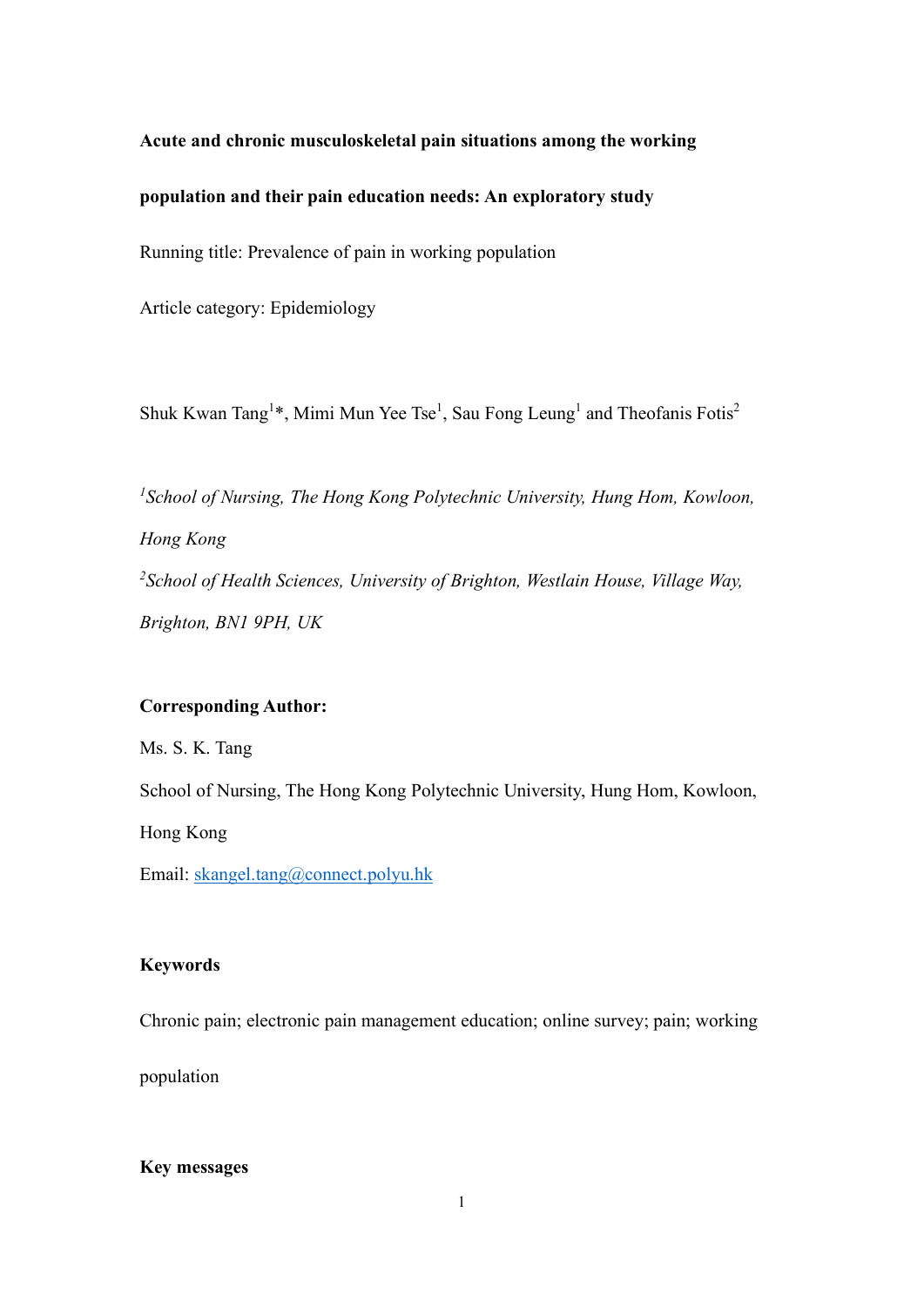- The survey explored the prevalence of pain among Hong Kong working population.
- Their preference of using electronic pain management materials was examined.
- 71.6% of the participants were in chronic pain and it was a high prevalence.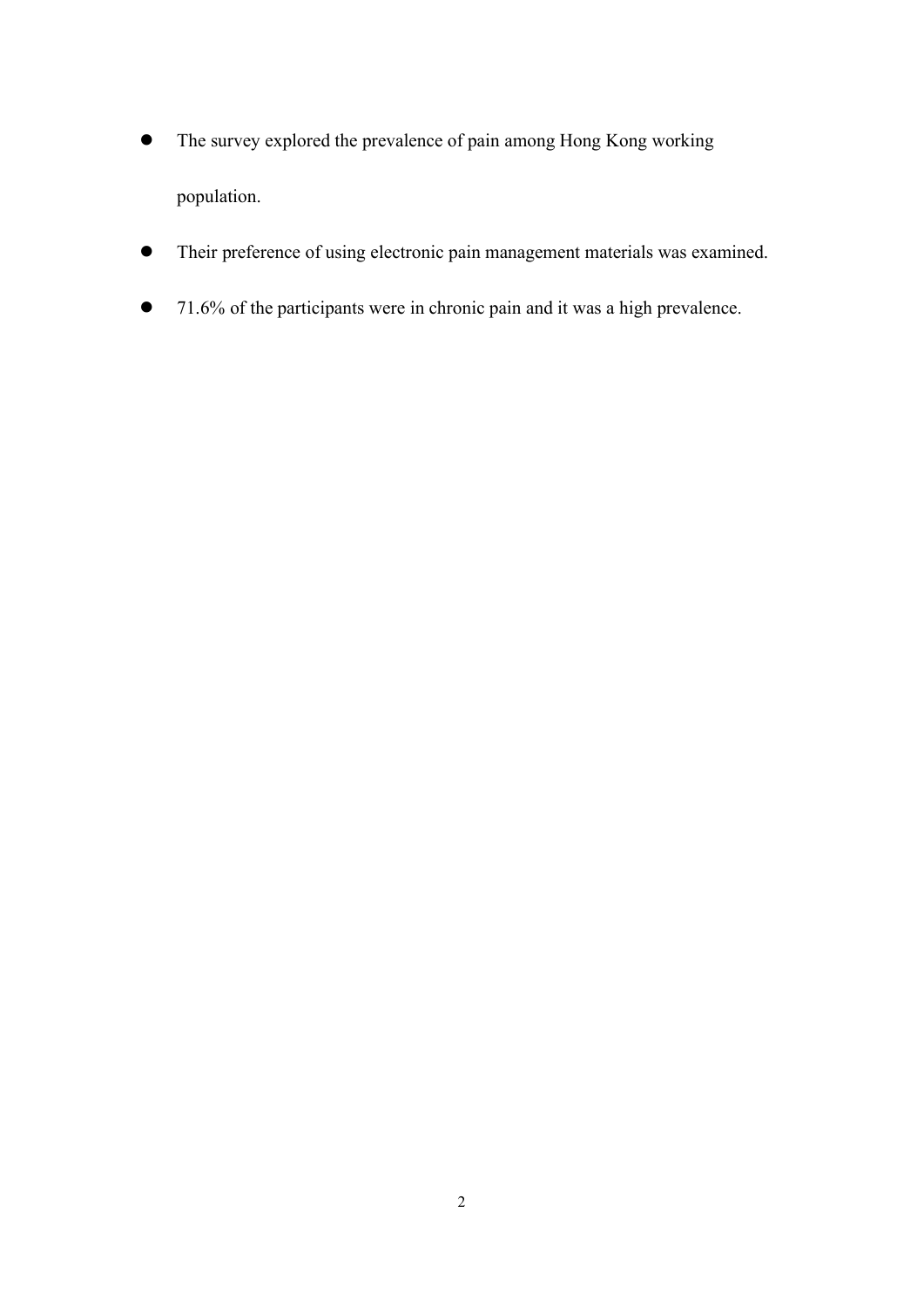#### **Abstract**

Background. Pain affects a person's physical and psychological well-being, work performance and productivity. Working population bear their pain and continue to work which may contribute to the worsening of their pain condition. However, their pain situation was not well-examined.

Objectives. The aim of the study was to explore the prevalence of acute and chronic pain in the working population in Hong Kong, understand their pain management strategies, and determine their preferences with regard to the use of electronic pain management materials.

Methods. This was an exploratory online survey. The participants' pain history, their preferences in methods of pain management, the source of the pain management education that they had received, sources and preferences in relation to the use of the Internet for pain education, and the participants' demographic characteristics were collected.

Results. A total of 210 participants joined the study, 67% of whom were experiencing pain. Of the group in pain, 71.6% were in chronic pain that has persisted for three months or more. Pain intensities ranged from 2.82 to 3.82 on a ten-point numeric scale. Of the participants, 85.7% reported not receiving adequate pain management education, and 91.4% of those agreed pain services were inadequate. Websites and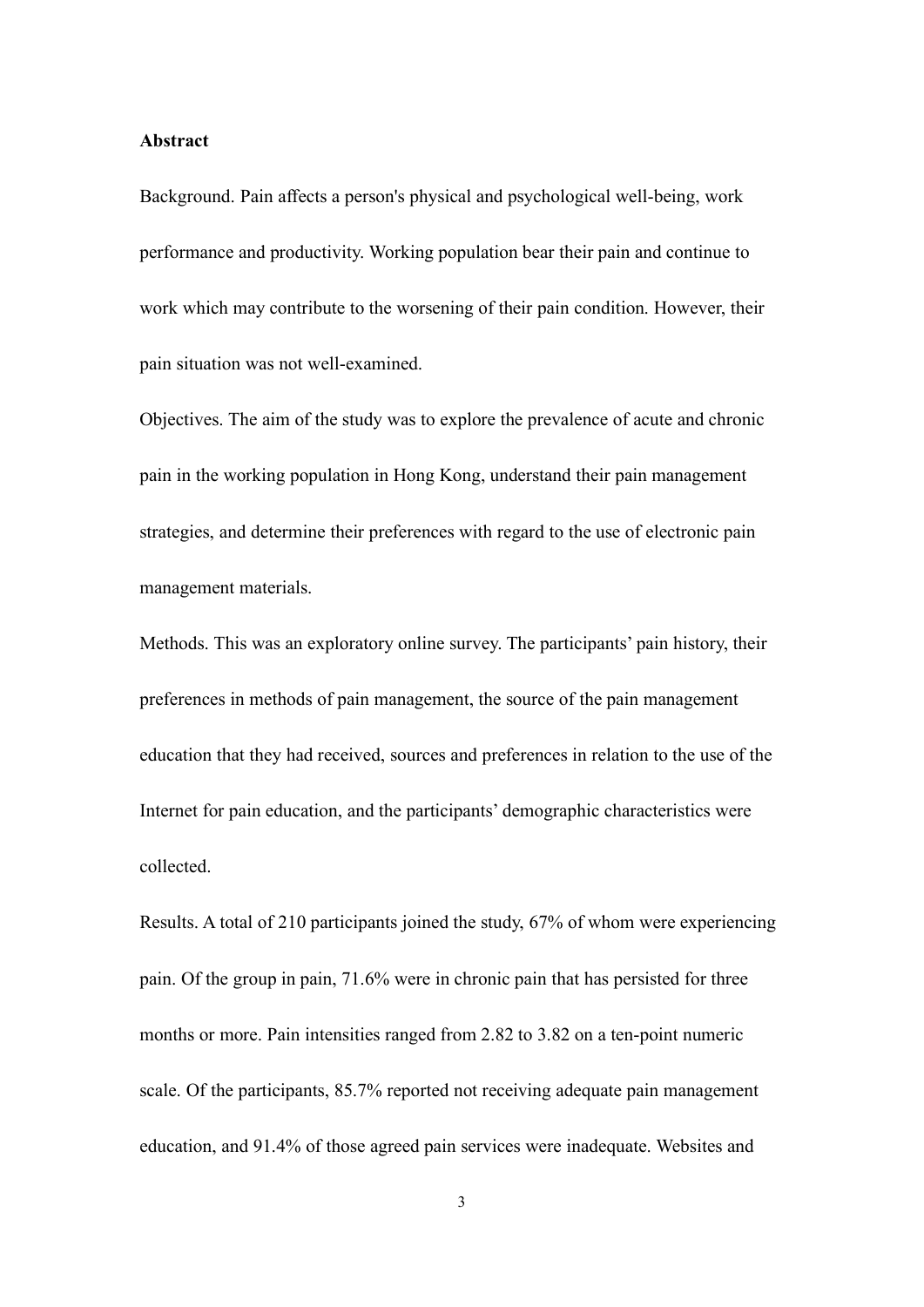healthcare professionals were the sources from which they obtained their pain management education.

Conclusion. The high prevalence of pain in the working population requires special attention. Healthcare professionals should be proactive and an online pain management programme can be a solution to address the critical problem of pain in the working population.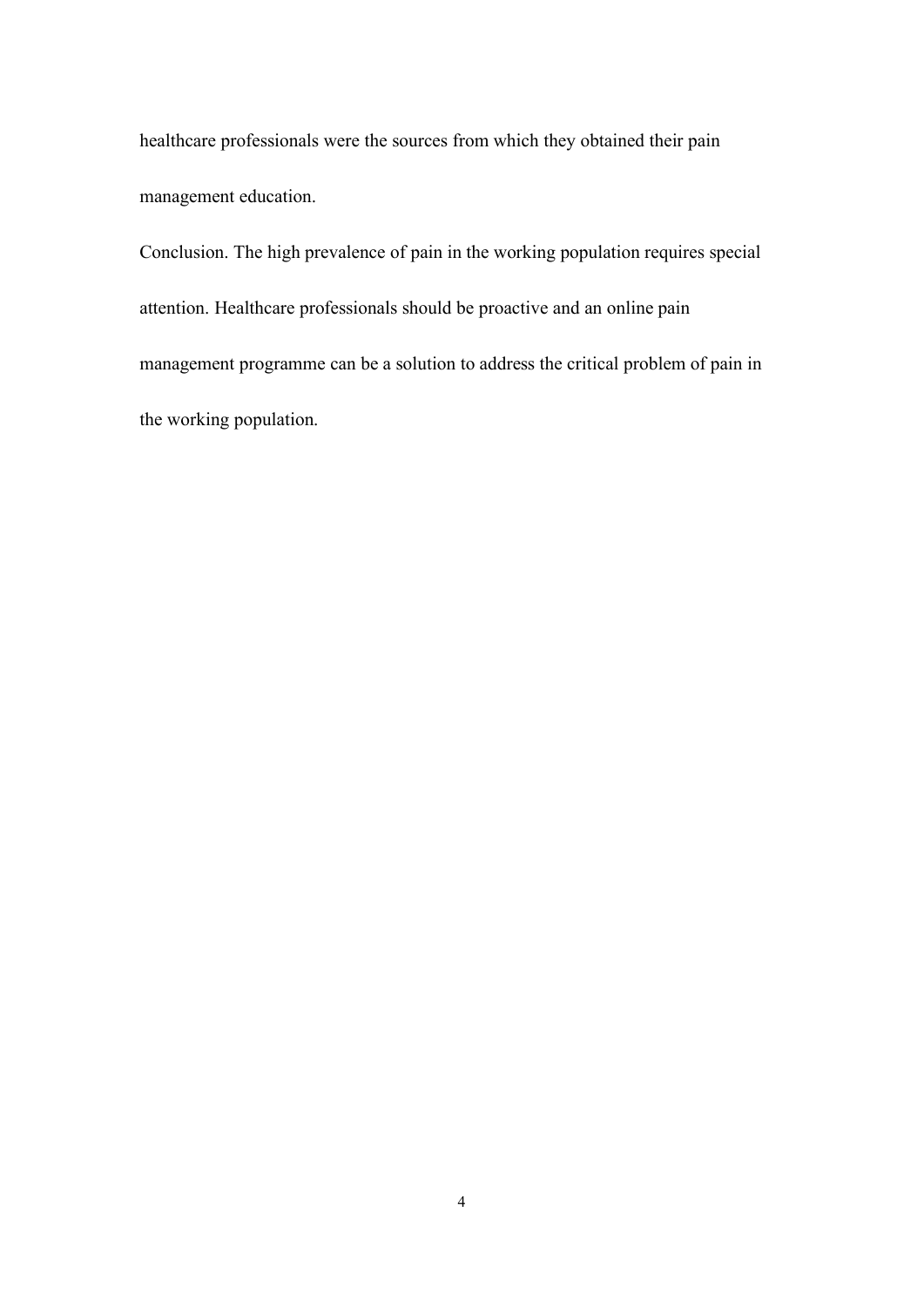### **Background**

The majority of humans experience chronic musculoskeletal pain. Pain is "an unpleasant sensory and emotional experience associated with actual or potential damage, or described in terms of such damage" (1). Acute and chronic pain are differentiated by their duration. Acute pain persists for less than three months, whereas chronic pain is pain that an individual experiences for more than three months. Chronic pain refers to non-cancer pain (2). It is not solely a physical disturbance, but also affects work performance and the activities of daily living (3, 4). When pain is present, people might take sick leave and rest (4). However, more often, people bear their pain and continue to work (5). Pain has a great impact on the working population; it has been found that the work performance and productivity of working people with chronic pain are inferior to those of their counterparts without pain (6).

People look for ways to reduce their pain. Patients with chronic pain will often resort to self-initiated treatments, such as analgesics, exercise, and massage (3, 4, 7). It is essential to ensure that they have the ability to self-manage their pain. The concept of the self-management of chronic conditions emerged in addition to traditional health education. It is about equipping patients with the skills to identify their problems and make decisions about their daily care (8, 9). Self-management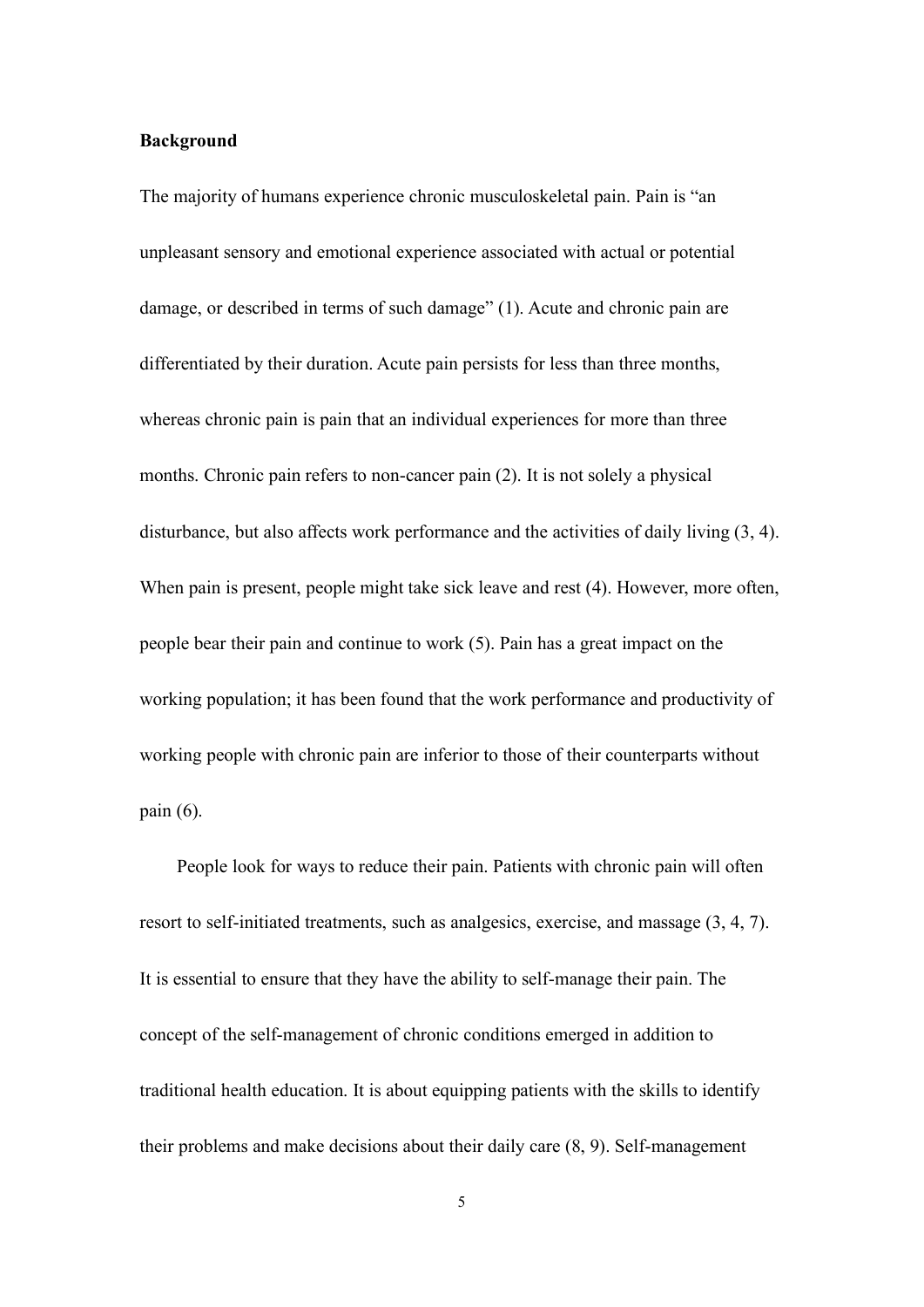programmes incorporating information technology have become a trend, as they allow for access at any time, lead to improvements in behaviour and symptoms, and facilitate patient empowerment (10-12). Different Internet-based programmes have demonstrated satisfactory results in enhancing the self-management abilities of patients (13, 14).

The prevalence of pain has been found to be high in adults worldwide. Studies investigating the prevalence of pain in people of different ethnicities have demonstrated that people everywhere are suffering from pain. In Japan, it has been reported that 39.2% of the respondents in a study presented with chronic pain, but the study included students as their subjects (15). Malmberg-Ceder et al. revealed that 77% of the female workers in their study suffered from chronic pain (5). Neck and shoulder pain are commonly found among the working population with chronic pain (16, 17). In Hong Kong, the prevalence of pain ranges from 34.9% to 45.9% (3, 18). However, the results are from a study that targeted the general population. The working population, which comprises the largest portion of the Hong Kong population, was not specifically examined (19, 20).

Since the cross-sectional studies in Hong Kong were carried out through telephone interviews targeting the general public, the prevalence of pain and the pain management methods used by the working population and online users are not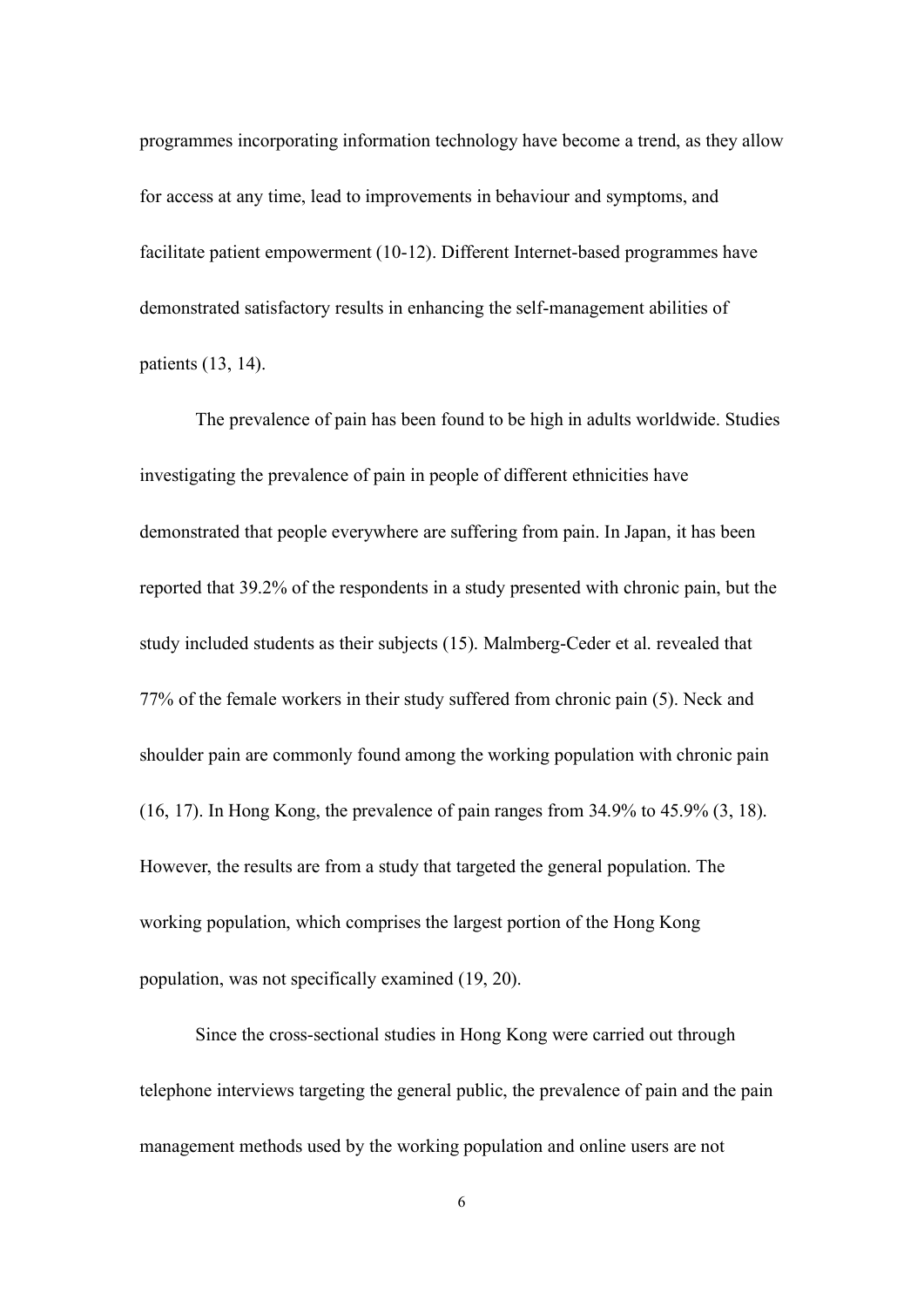known. Also, studies have focused on the prevalence of pain and on the use of pharmacological and non-pharmacological interventions (3, 4, 18). There is a lack of studies on the pain characteristics and pain management preferences of adults with acute pain in comparison to those with chronic pain. In addition, there are no studies examining the working population's preferences in the use of the Internet for pain management education.

The aim of this study was to explore, through an online survey, the prevalence of acute and chronic pain among the working population in Hong Kong, to understand their pain management strategies, and to determine their preferences with regard to the use of electronic pain management materials. The Checklist for Reporting Results of Internet E-Surveys was adopted to guide the writing of the report (21).

# **Methods**

#### *Study design*

A cross-sectional online survey was adopted and a questionnaire was developed for use in the study. Ethical approval was granted from the Human Subjects Ethics Subcommittee of the Hong Kong Polytechnic University (HSEARS20160804003). The initial process of recruitment started with the working population with pain. The survey was conducted from August to October 2016.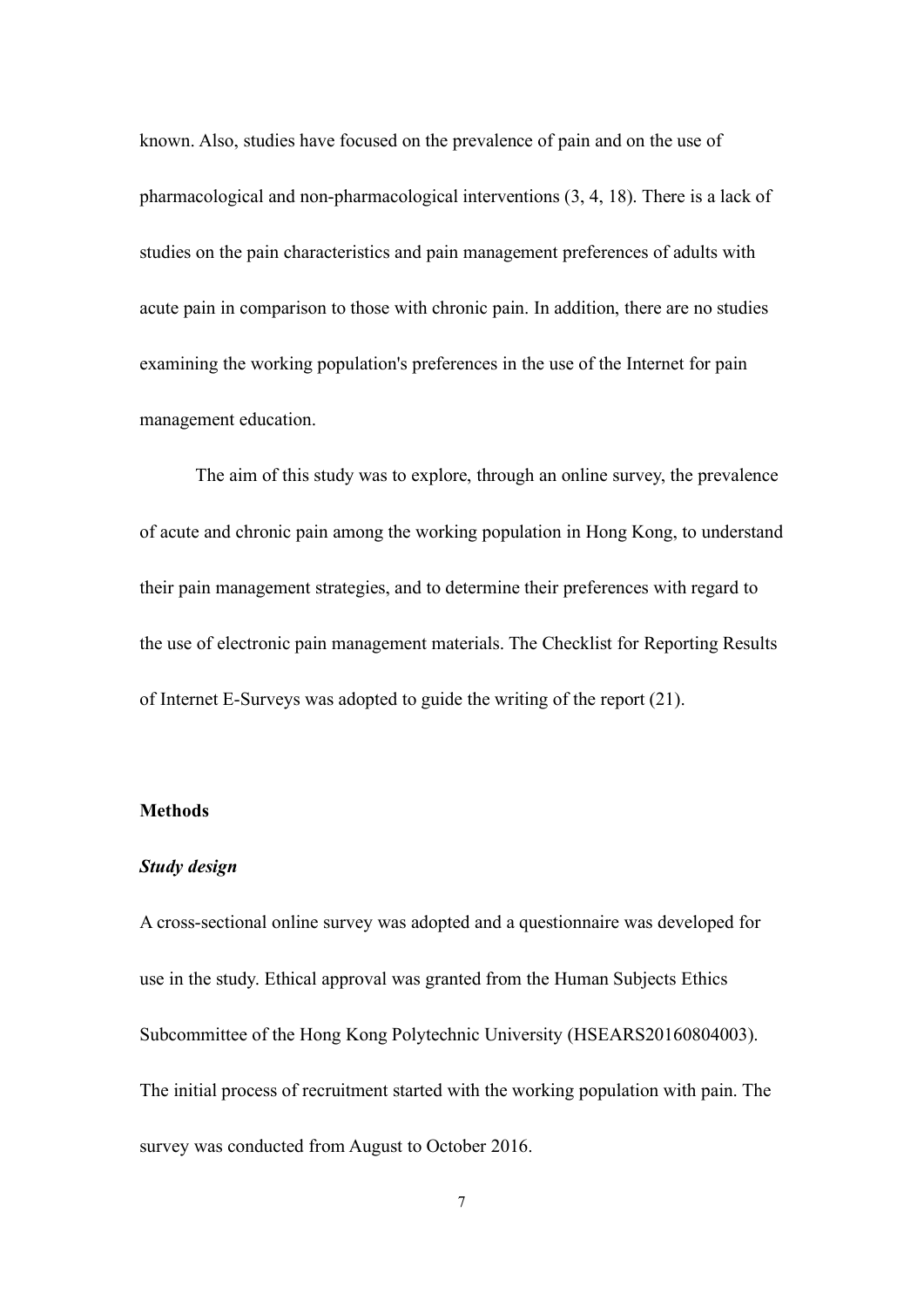#### *Samples and procedure*

According to the 2011 Census, the size of the labour force was 3,727,407 (19). With a 95% confidence level and a 7% margin of error, the estimated sample size for the present survey was 196. The criteria for the inclusion of participants from the working population were those (a) aged fifteen or above, (b) who had performed a job during the seven days before joining the survey or who had worked for pay or profit during the seven days before participating in the survey, (c) who could understand Chinese, and (d) who had an electronic device that they could use to access the Internet (22). Participants were recruited by snowball sampling. The initial recruitment was carried out in the community by distributing the link to the survey and posting the link on Facebook, to attract a wide range of participants. The participants were encouraged to forward the survey to others. The survey was available on Google Form. The participants were required to read through the information sheet. They then gave their consent to take part in the survey by clicking the "Continue" button to begin the survey. The data that were collected were stored in Google Drive. Google provides an information security service and data encryption to its users (23). Verification of users is required. Only the members of the research team had the login name and password required to access the account.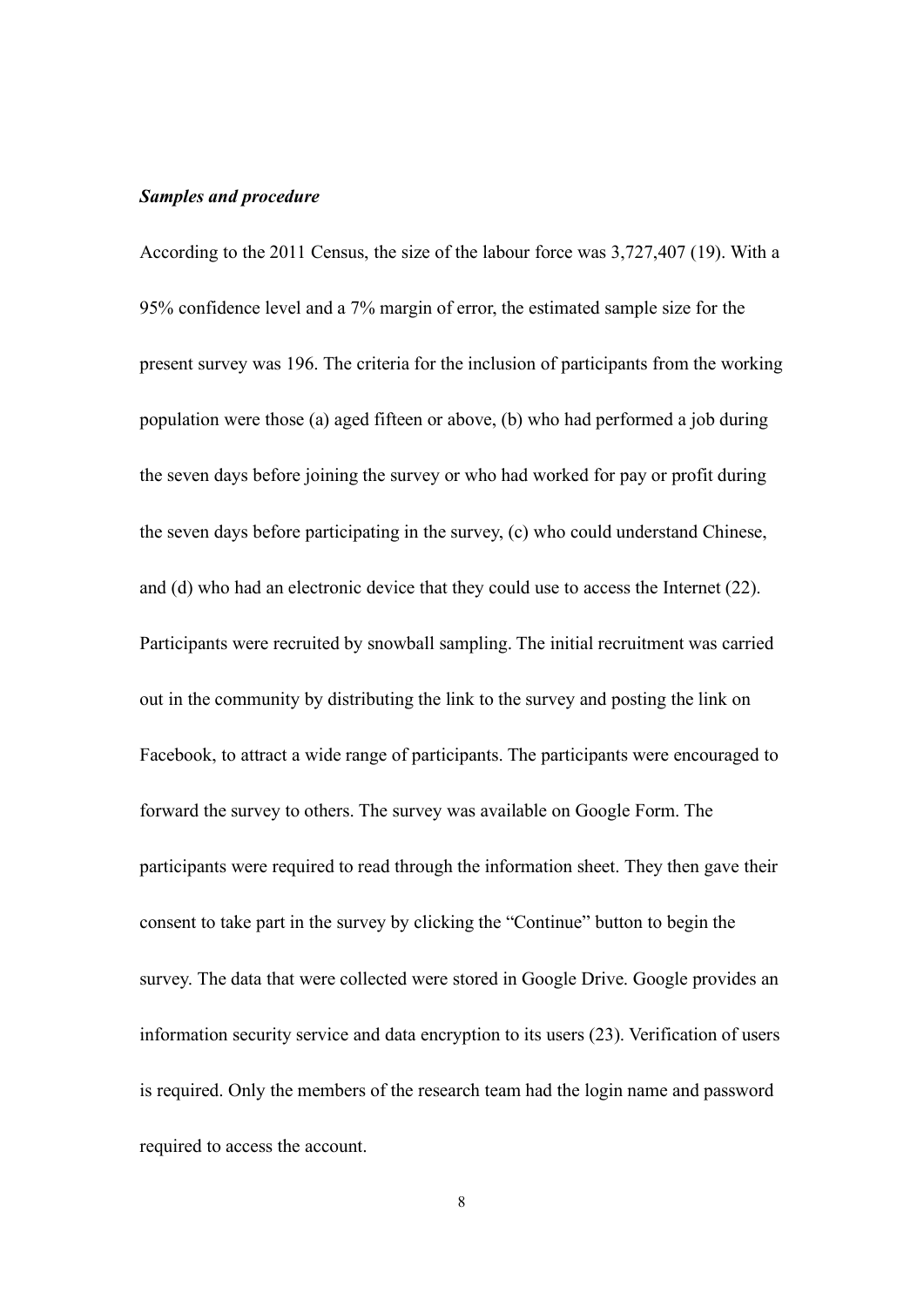#### *Measures*

The questionnaire was reviewed and validated by one registered nurse and two occupational therapists with extensive experience in pain management. The Item-level of Content Validity Index (I-CVI) score was 1.0, indicating that the contents were valid (24, 25). The survey was comprised of five sections, namely, pain history, preferences in pain management, source of pain management education received by the participants, preferences in using the Internet, and the demographic characteristics of the participants. The participants had to indicate if they were experiencing any pain. Those who answered "Yes" would proceed to the remaining sections. Those who answered "No" would be directed to section three, on the source of their pain management education.

Section one was about the pain history of the participants, and consisted of seven items: the duration of pain, pain intensity rated using a zero to ten numeric scale, pain locations, reasons for the presence of pain, and the patterns of pain. Section two, containing fifteen items, was on the management of pain. There were questions concerning the use of pharmacological and non-pharmacological interventions for managing pain, and on sleep quality, activities of daily living affected by pain, and level of perceived depressed mood. Section three was on the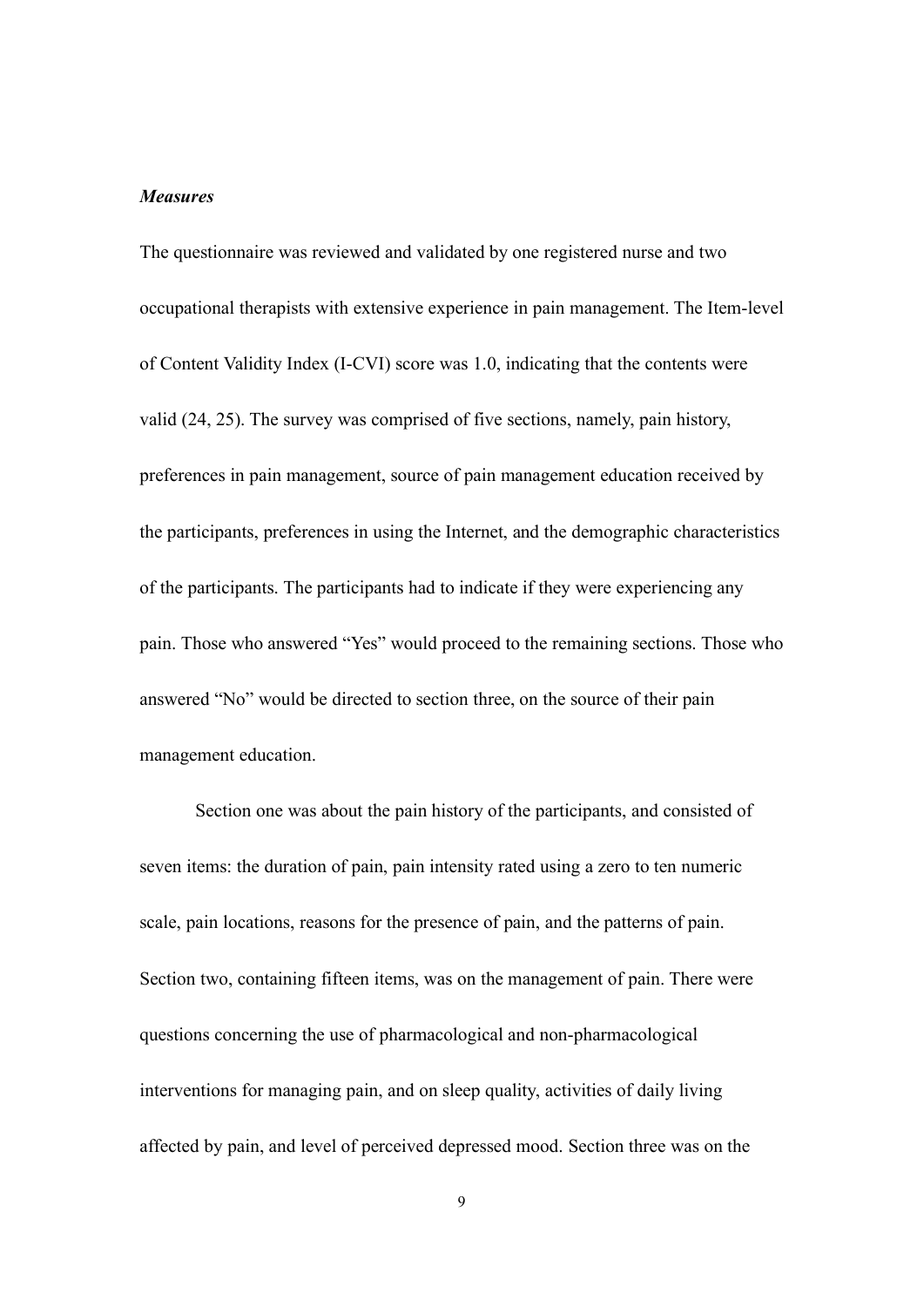source of the pain management education received by the participants, and consisted of five items. The participants were asked to indicate where they had obtained their pain education materials, the adequacy of the pain education, the mode of delivering the pain education, and what contents they preferred to have included in an online pain management education programme. Section four was on the participants' preferences with regard to the use of the Internet, and consisted of three items: the number of hours that they spent on the Internet per day, the tools that they used to access the Internet, and the activities that they performed on the Internet. Section five was the section on demographic characteristics, and contained ten items. The participants were required to complete every item in a section before they could proceed to the next section. They were allowed to revise their choices before submitting the questionnaire. The items in the sections were not randomized.

### *Data Analysis*

The IBM Statistical Package for the Social Sciences, SPSS for Windows version 23.0 was used to analyse the data. A Chi-square test and a Mann-Whitney U Test were used to examine the demographic data and the outcome measurements of the acute pain and chronic pain groups. A *p-value* of 0.05 was considered statistically significant.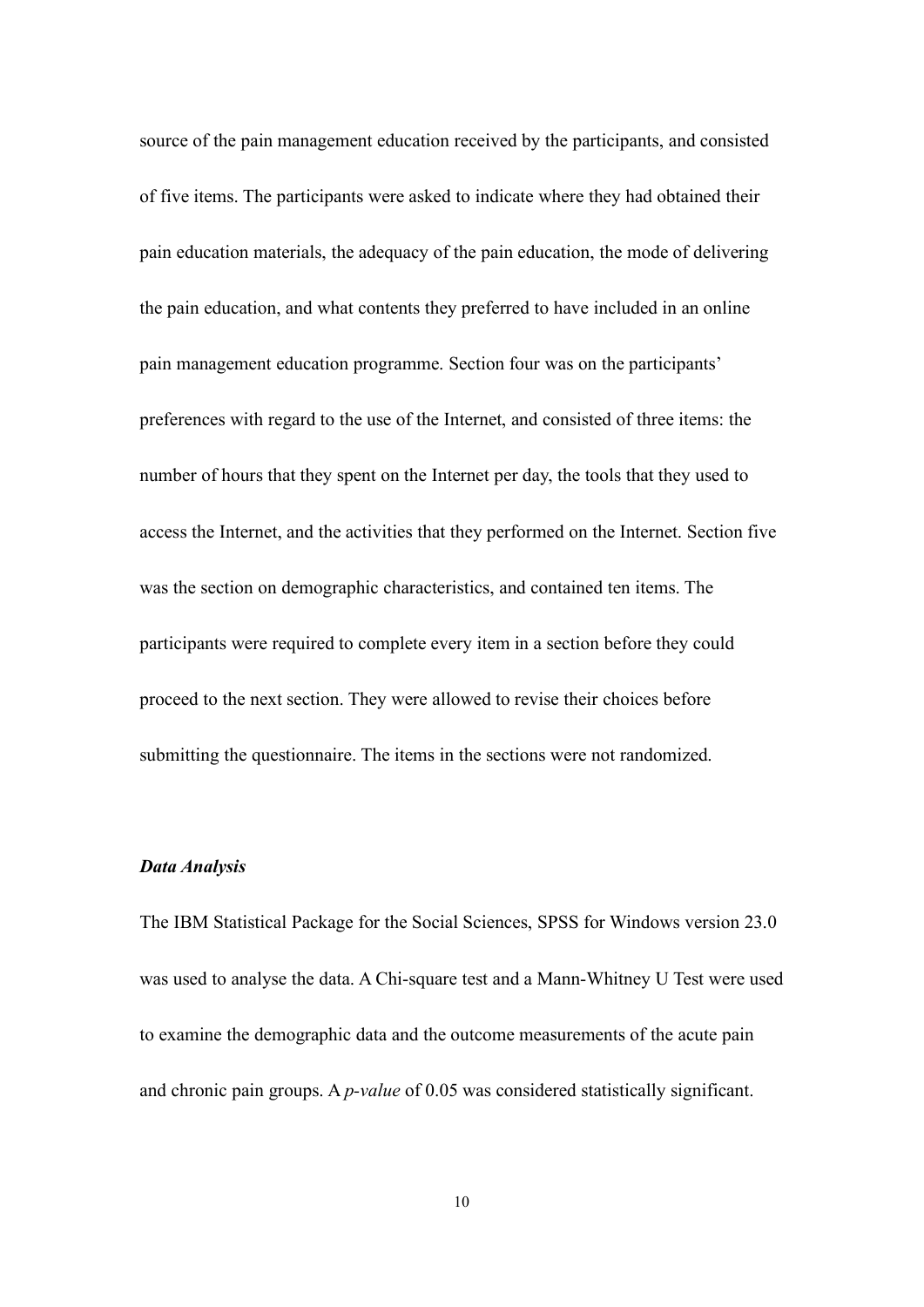### **Results**

#### *Demographic characteristics*

A total of 210 participants completed the online survey. Of these,  $67.1\%$  (n = 141) reported the presence of pain. The majority were female participants (70.5%). Their mean age was 38.02 years. More than half of the participants were single and had a post-secondary level of education. Over 80% of the participants with pain worked as professionals and did not have any chronic illnesses. Their demographic data are presented in Table 1. There were no statistical differences in demographic characteristics between the non-pain and pain participants.

The demographic data of the present survey was compared to the results of the 2016 Population By-census of Hong Kong and Wong & Fielding's study about the prevalence of chronic pain in Hong Kong in 2011 (18). The percentage of female participants were higher in the present study than the population aged 15 or above in the 2016 Population By-census. The participants in the present study was in a younger age range. The percentage of the married population was 58.4% in the 2016 Population By-census and was higher than the survey participants. The percentage for occupations were similar except for professionals and service and sales workers. For the education level, over 80% of the both the survey participants and 2016 Population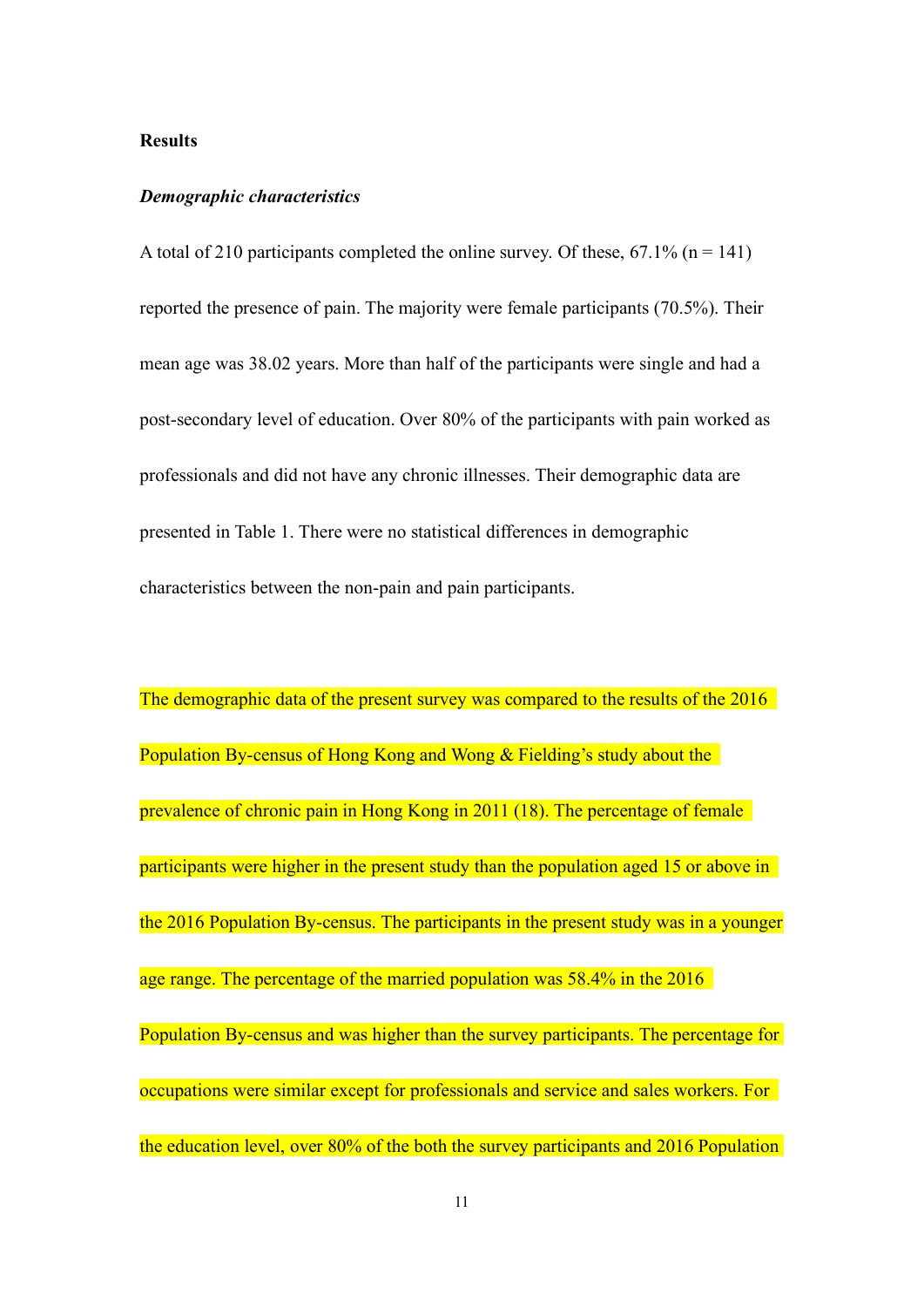By-census reach secondary and post-secondary level. Gender, age, living status, monthly income and personal health history cannot be compared because these results from the 2016 Population By-census focused on the whole population.

[Table 1 near here]

### *Prevalence of pain and pain intensity in different body sites*

Of the 141 participants with pain, 28.4% of them  $(n = 40)$  had acute pain and 71.6%  $(n = 101)$  had chronic pain (Table 1). While in the whole survey population  $(n = 210)$ , the prevalence of acute pain was 19% and chronic pain was 48.1%. The total mean pain score of all of the pain participants was  $2.85$  (SD = 1.57), including the acute pain mean score (Mean = 2.46, SD = 2.35) and chronic pain mean score (Mean =  $3.01$ , SD = 1.62) (Fig 1). The most common pain sites were the neck and bilateral shoulders. The right shoulder received the highest mean score for pain of  $3.82$  (SD = 2.391). Straining (70.9%) and stress (39%) were the top reasons for the pain felt by the participants. Nearly half of the participants with chronic pain (49.5%) reported that their pain could present at any time and that the pattern was intermittent (64.4%). An episode of pain could persist for an average of two hours in the acute pain participants and four hours in the chronic pain participants.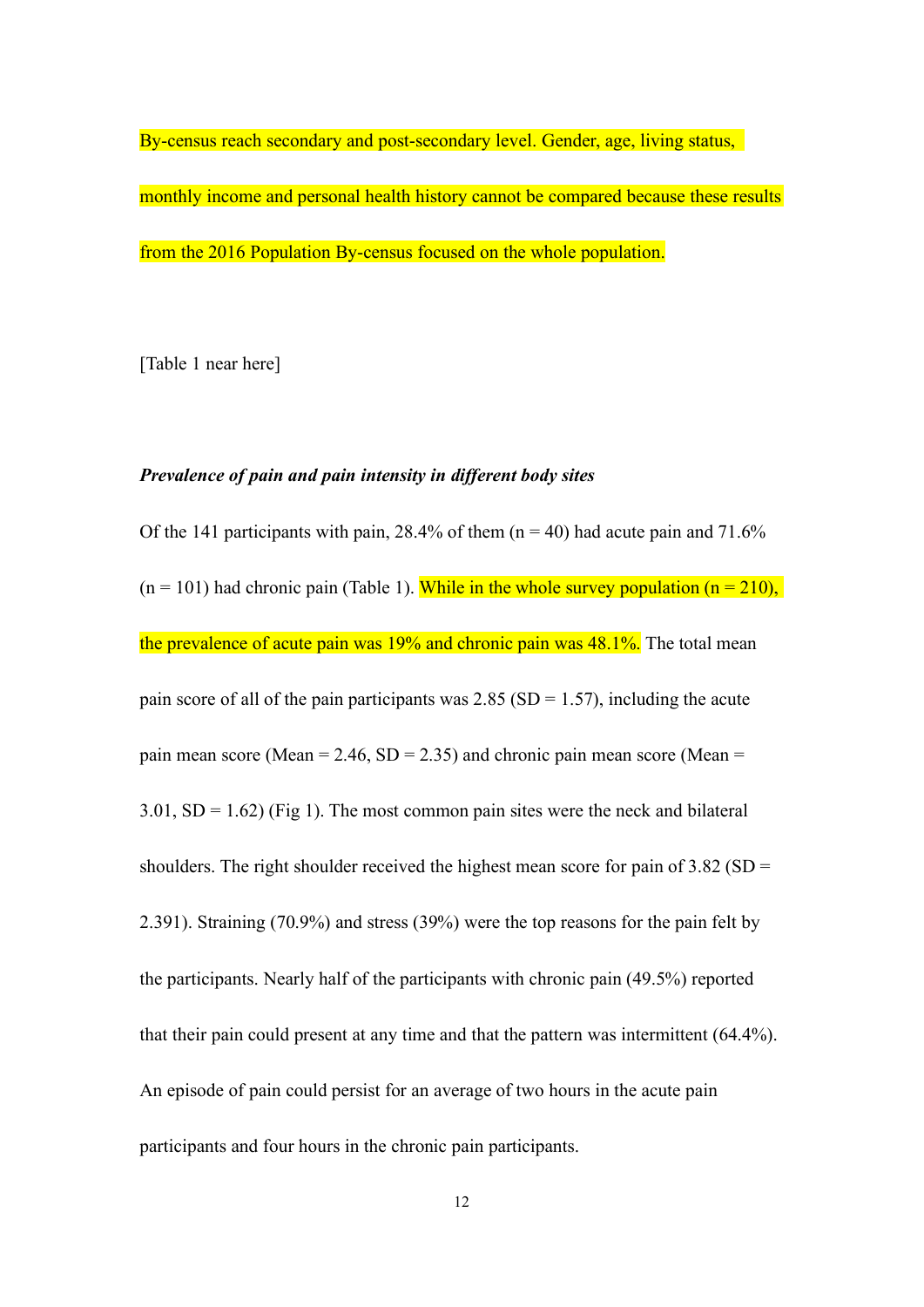[Figure 1 near here]

### *Preferences in pain management among acute and chronic pain participants*

Over 70% of the participants with pain did not take any analgesics when they experienced pain (Table 2). However, they perceived analgesics to be an effective measure to reduce pain, especially the acute pain participants (65%) ( $p < 0.05$ ). However, 31.2% of all of the pain participants did not consider taking any form of analgesic. Over 80% of the participants thought that non-pharmacological interventions were useful for relieving pain. Of the participants, 30.5% would buy and take over-the-counter medications, 48.9% would self-administer non-pharmacological interventions, and 29.8% did not attempt any interventions to manage their pain. The most common non-pharmacological interventions chosen were massage (64.8%), bed rest (39.4%), and use of a hot pad (38%) (Table 2).

[Table 2 near here]

# *Pain and perceived depressed mood and quality of life*

The participants reported that they experienced depressed mood related to pain. They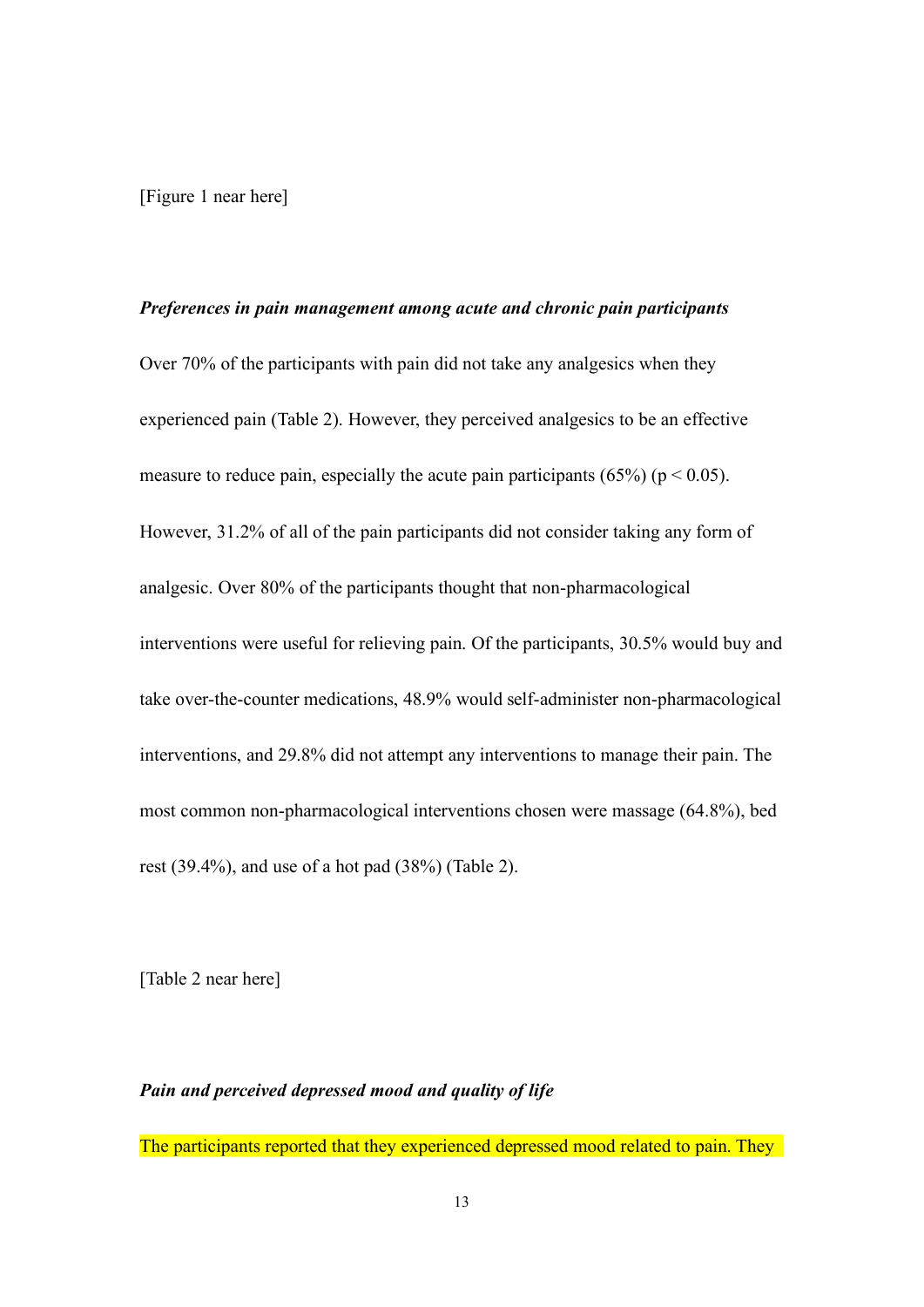perceived that they sometimes and even often experienced depressed mood (27%). Of the participants with chronic pain, 78.1% perceived that they seldom to often experienced depressed mood, more than the 67.5% of those with acute pain ( $p =$ 0.023). Overall, 68.1% of the pain participants indicated that their activities of daily living were affected by pain, with the percentage being higher among chronic pain participants, at 74.3% ( $p = 0.012$ ). A total of 84.4% of the participants perceived that pain affected their quality of life from seldom to often, with the figure being higher among chronic pain participants (88.2%) than among acute pain participants (75%) (p  $= 0.004$ ) (Table 3).

[Table 3 near here]

# *Internet usage and preferences in pain education*

All of the participants ( $n = 210$ ) were asked about their Internet usage and preferences in pain education because they are stakeholders in the pain services that are offered in society. Over half (51%) of them expressed an interest in taking part in an online pain management programme, while 61% found the use of online materials to deliver pain management education to be acceptable. The participants were most interested in nonpharmacological methods of pain management (78.1%). Eighty-seven per cent of the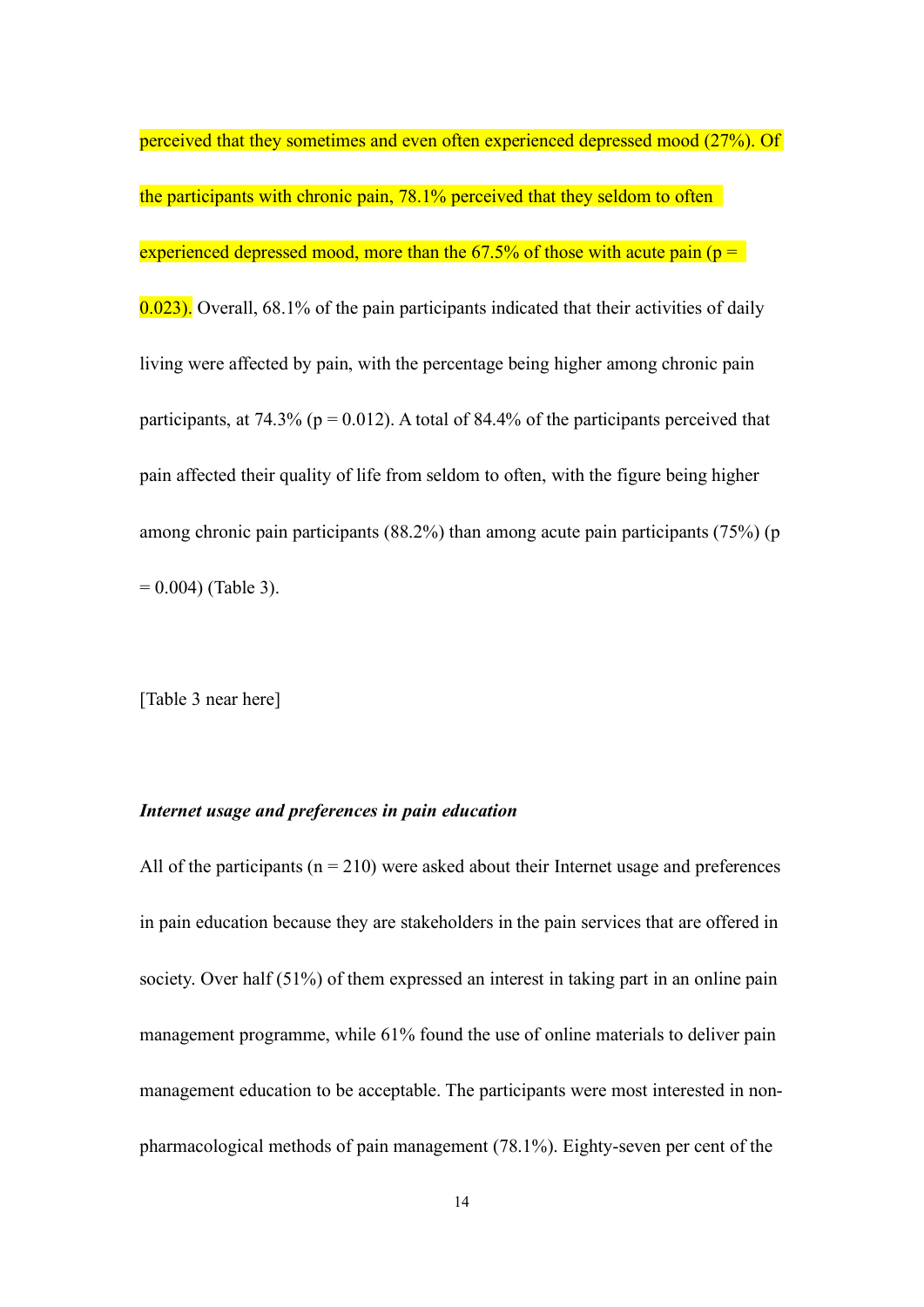participants spent at least one hour per day on the Internet. The mobile phone was the device that they most commonly used to access the Internet (65.7%). Over 60% of the participants obtained their pain education from websites and healthcare professionals (Table 4). A large majority of the participants (85.7%) expressed the opinion that they did not receive adequate pain management education, and an even greater percentage (91.4%) also rated the public pain services as inadequate.

[Table 4 near here]

# **Discussion**

The present survey investigated the pain situations of the working population in Hong Kong. The demographics of the participants in this study were similar to those of the Hong Kong labour force in general, such as in gender and age distribution (26). However, a higher percentage of the participants in this study worked as professionals (36.2%) and had a higher level of post-secondary education (66.7%) than the general working population. This could be because this study was an online survey and the participants were required to have knowledge of how to access online resources.

The prevalence of pain in the present survey was 67%, which was higher than in previous studies. The prevalence of chronic pain was even higher, at 71.6%. In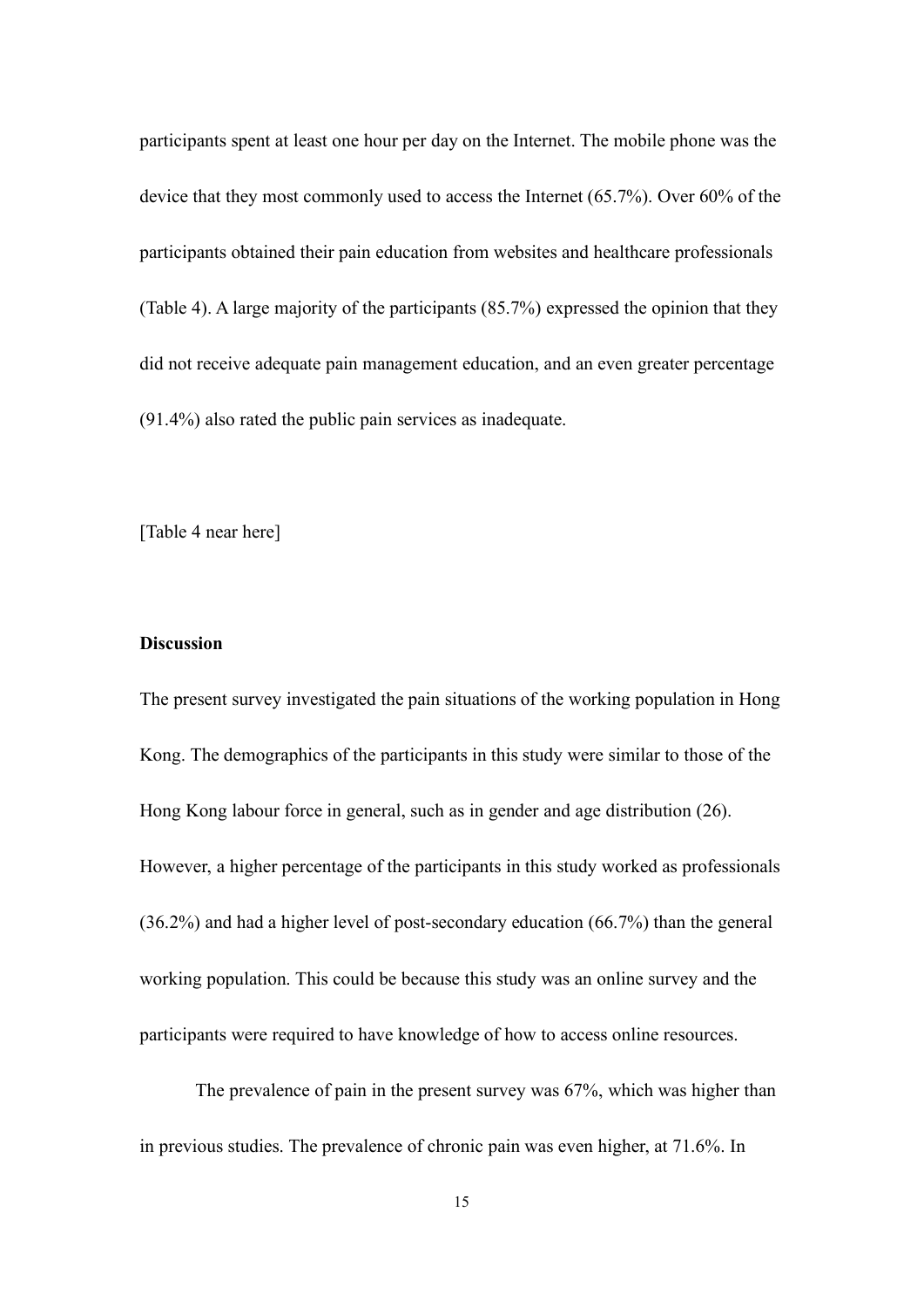addition, the participants had a pain intensity score of 2.85 (SD = 1.57). The prevalence of pain in Japan's general population was lower, at 39.2% (15). The prevalence of chronic pain was also found to be lower in the United Kingdom (35% to 51.3%) and Portugal (36.7%) (27, 28). In a study in Finland focused on female workers, 77% were reported to have chronic pain (5). Workers in the United States and Denmark also reported a lower pain intensity (16, 17). The mild to moderate pain scores and the intermittent nature of the pain could be why the participants in this study were able to withstand the pain and continue to work.

The sites with higher levels of pain intensity were those on the upper limbs. Musculoskeletal pain is the most common pain complaint from adults (16, 17). People depend a great deal on the Internet and use computers to maintain communications and conduct business. The use of computers did not have a clear causal relationship with pain (29). Improper posture might be the cause of the pain in the upper limbs. Work-related musculoskeletal pain has been reported in different studies involving office workers who frequently use computers (16, 30). The use of a mouse and keyboard, and a prolonged sitting position are risk factors for musculoskeletal disorders (31, 32). For an office worker, maintaining the proper position during work and having an ergonomically designed chair and table are essential to maintaining a proper posture. The failure to maintain a proper posture can explain why pain was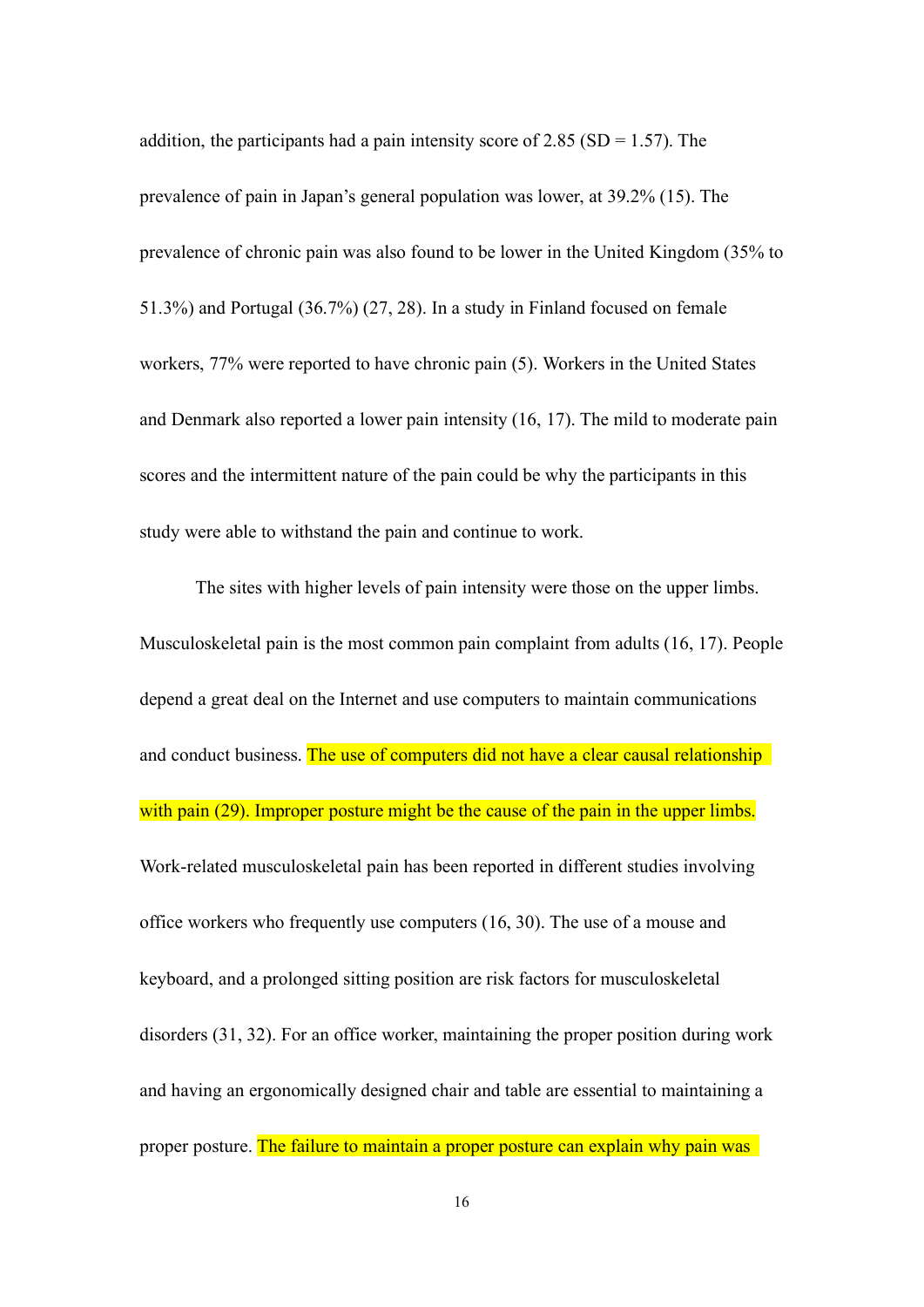## reported for the neck and upper back areas of the body (33, 34).

It is alarming to discover that the majority of pain sufferers did not take any analgesics (70.2%). Although more acute pain sufferers than chronic pain sufferers perceived the usefulness of analgesics, they did not take analgesics and or even consider trying them ( $p < 0.05$ ). Instead, both groups perceived non-pharmacological interventions to be useful. The mild to moderate pain intensity reported by the participants would affect their choice of pain management method. A possible reason for why they avoided analgesics is that they were afraid of the side effects of analgesics. They might not have felt secure about using analgesics because they did not have adequate knowledge about these medications (35). Rather, they used nonpharmacological methods such as massages, bed rest, hot pads, and exercise. These methods were convenient and easy to apply. A massage may have an immediate and short-term pain relieving effect on neck and shoulder pain (36). This helps to explain why those among the working population who suffered from pain in the neck and upper limbs ranked massages as their most favoured choice of non-pharmacological intervention.

A comparatively large percentage of participants (29.8%), especially acute pain sufferers (37.5%), did not try any interventions to manage their pain. A similar result was found in an Indian study, where 30% of the respondents did not receive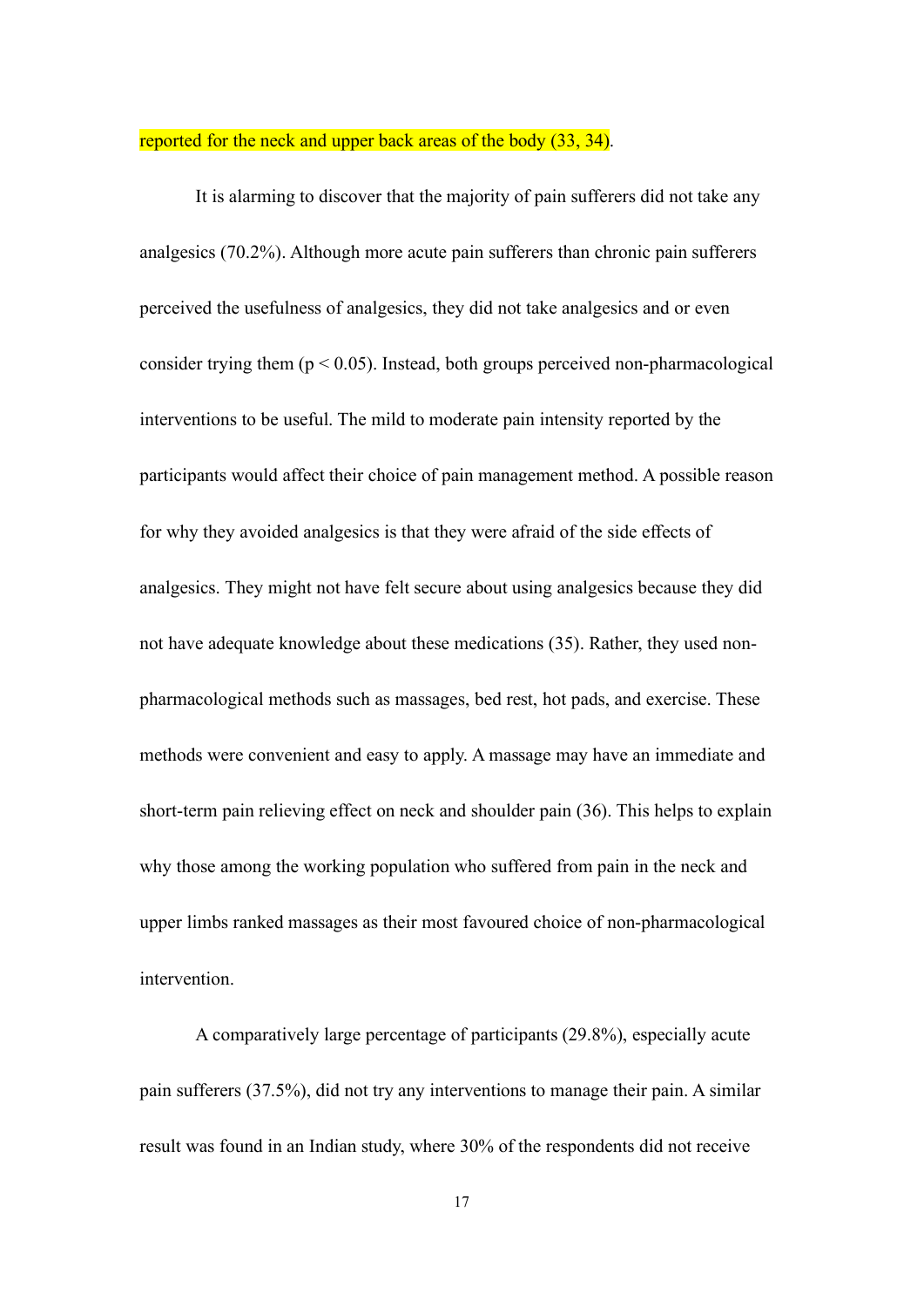treatment for chronic pain (37). In addition, acute pain can result from surgery or trauma (38). It can persist in a person and gradually become chronic pain if it remains untreated (39). The transition from acute to chronic pain involves complex interactions inside the body by continuous pain responses, leading to pathophysiological changes in the processing of pain (38, 39). The prevalence of chronic pain (71.6%) was far higher than that of acute pain (28.4%) because people did not treat their pain in the acute stage and the pain became chronic. Workers may take sick leave because of pain, and even be unable to work due to functional disability (27). Also, chronic pain participants experienced more depressed mood  $(32.6\%)$  and a lower quality of life (44.6%) than those with acute pain (p < 0.05). Studies from around the world have indicated that chronic pain contributes negatively to depressive mood and quality of life (40, 41). Pain education can start at an early stage of pain to increase awareness of the problem and prevent its progressive development to chronic pain.

A need to develop and provide pain education to the working population was found in the present study. The participants reported that the available pain education and pain service programmes were inadequate. The use of web-based health programmes is beneficial, especially for the working population. Because of their work schedules, they are often unable to attend health talks and classes. E-learning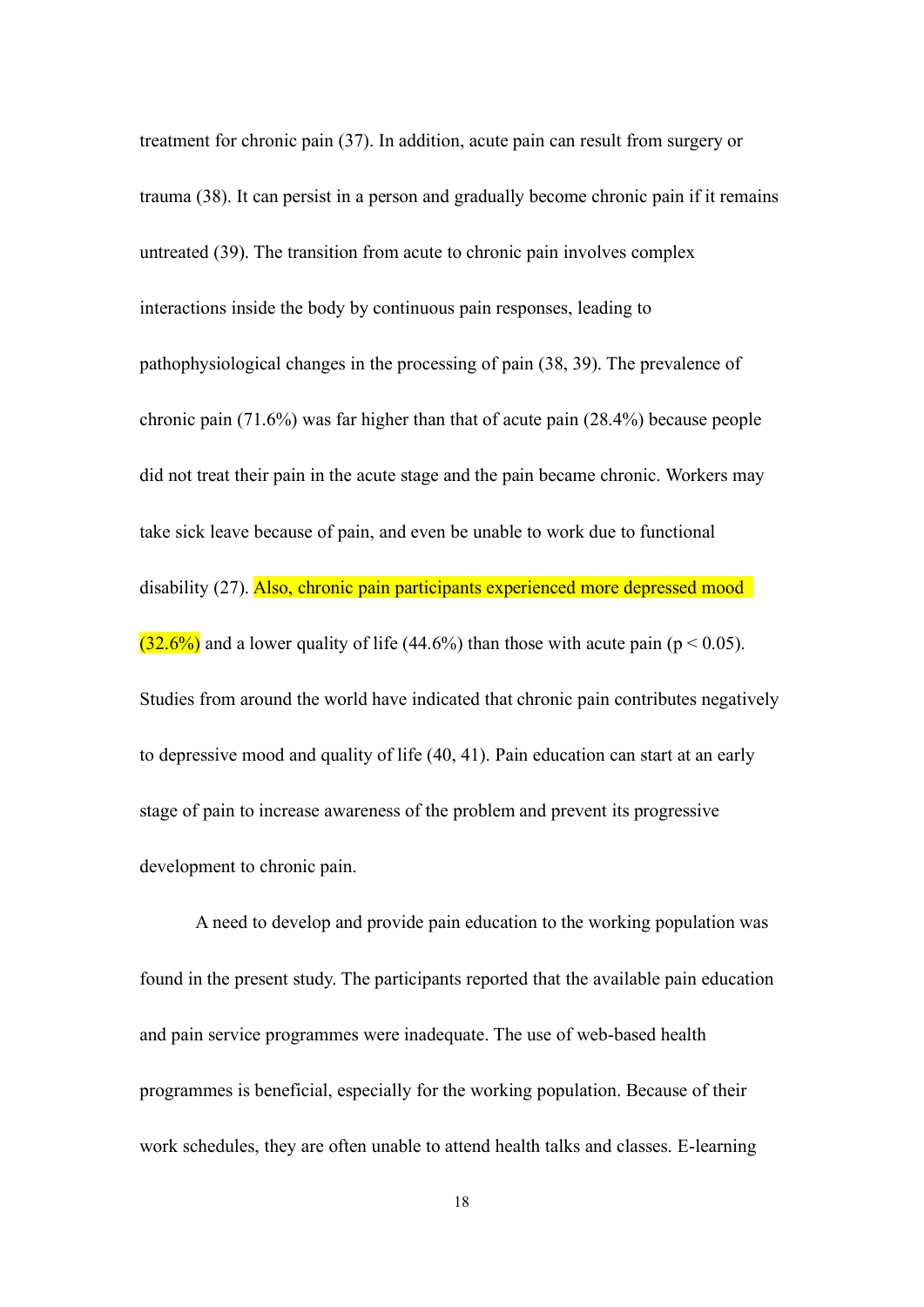programmes have been established and are used in adult learning (42). The ease of access, infrastructure, availability of support, and competence in the use of computers are elements contributing to the success of an online programme (43). It facilitates the improvement of health knowledge and self-efficacy in the management of disease. The contents of the web-based pain management programme can be tailor-made according to individual choices and needs, to enhance rates of participation. The opinions from the potential learners provide a direction for the researchers to follow in developing a suitable online learning platform for pain education.

Some limitations were found in the present survey. Selection bias and sampling bias may exist. The demographic data of the survey participants were compared to the results of 2016 Population By-census of Hong Kong and Wong and Fielding's study (18, 26). Higher percentages of females and younger participants were noted in the present study. The percentage of the married population was lower in the present survey. As the present survey targeted to the working population, some demographics cannot be compared as majority of the results in the 2016 Population By-census and Wong and Fielding's study focused on the general population (18, 26). Also, those among the working population who do not access the Internet or who do not have an electronic device to access the Internet would not have been able to participate. The generalizability and validity of the results were limited. The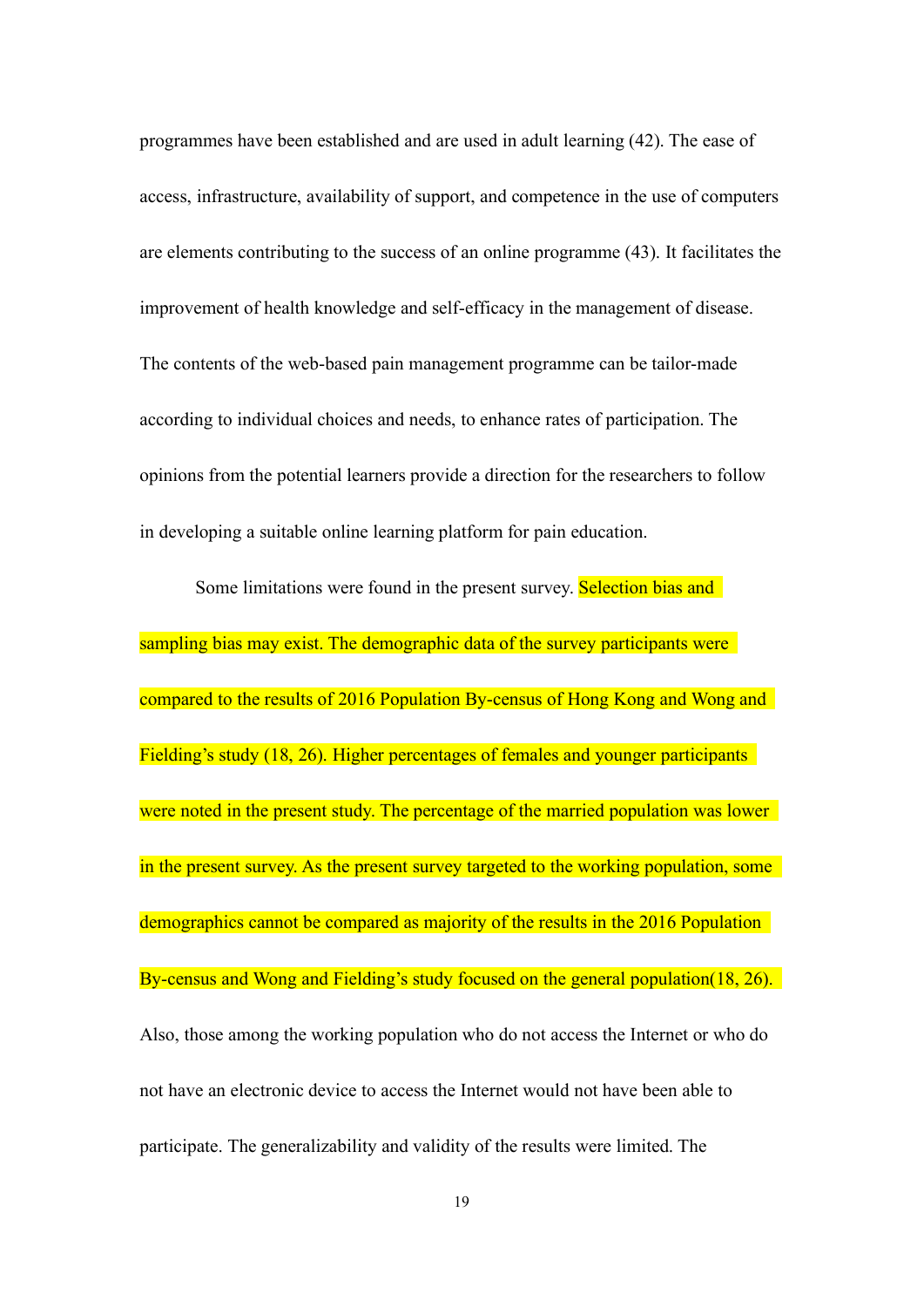psychological parameters of the non-pain group were not assessed. A sub-group analysis was not performed for participants of different age groups.

# **Conclusions**

The high prevalence of pain and inadequate pain education and pain services found in the present study reflect the need for society to find a way to manage the problem. Advances in information technology and mobile devices can facilitate the efforts of the working population to learn pain knowledge and pain management techniques through a web-based pain education programme. It is possible to make use of the Internet to deliver pain management education in order to provide a convenient and easy way for the working population, who have busy schedules, to gain access to education programmes.

### **Acknowledgements**

The authors would like to acknowledge all of the professionals and participants who contributed to the study.

## **Declaration of conflicting interests**

The authors declare that there is no conflict of interest.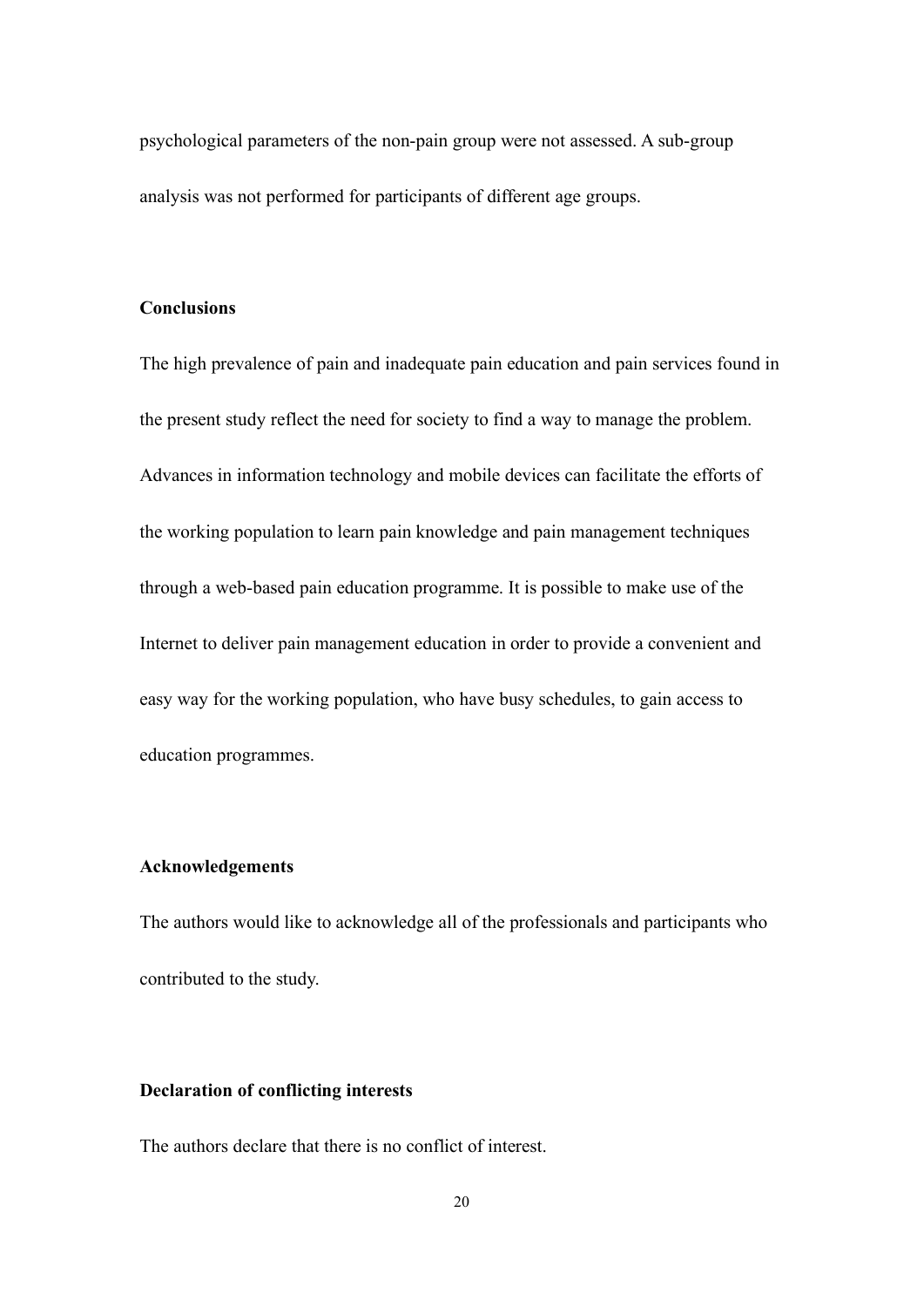# **Funding**

None.

# **Data availability**

Data not publically available.

## **References**

1. International Association for the Study of Pain. IASP Taxonomy - IASP 2014 [cited 2014 August 11]. Available from: http://www.iasp-

pain.org/Education/Content.aspx?ItemNumber=1698&navItemNumber=576#Pain

2. International Association for the Study of Pain. Classification of chronic pain, second edition (revised) 2012 [cited 2014 August 12]. Available from: http://www.iasp-

pain.org/PublicationNews/Content.aspx?ItemNumber=1673&navItemNumber=677.

3. Chung JWY, Wong TKS. Prevalence of pain in a community population. Pain Med. 2007;8:235-242.

4. Ng FJK, Tsui LS, Chan SW. Prevalence of common chronic pain in Hong Kong adults. Clin J Pain. 2002;18:275-281.

5. Malmberg-Ceder K, Haanpää M, Korhonen PE, Kautiainen H, Soinila S. Relationship of musculoskeletal pain and well-being at work–Does pain matter? Scand J Pain. 2017;15:38-43.

6. Lindegård A, Larsman P, Hadzibajramovic E, Ahlborg G. The influence of perceived stress and musculoskeletal pain on work performance and work ability in Swedish health care workers. Int Arch Occup Environ Health. 2014;87:373-379.

7. Vallerand AH, Fouladbakhsh J, Templin T. Patients' choices for the self-treatment of pain. Appl Nurs Res. 2005;18:90-96.

8. Coleman MT, Newton KS. Supporting self-management in patients with chronic illness. Am Fam Physician. 2005;72:1503-1510.

9. Lorig K, Holman H. Self-management education: History, definition, outcomes,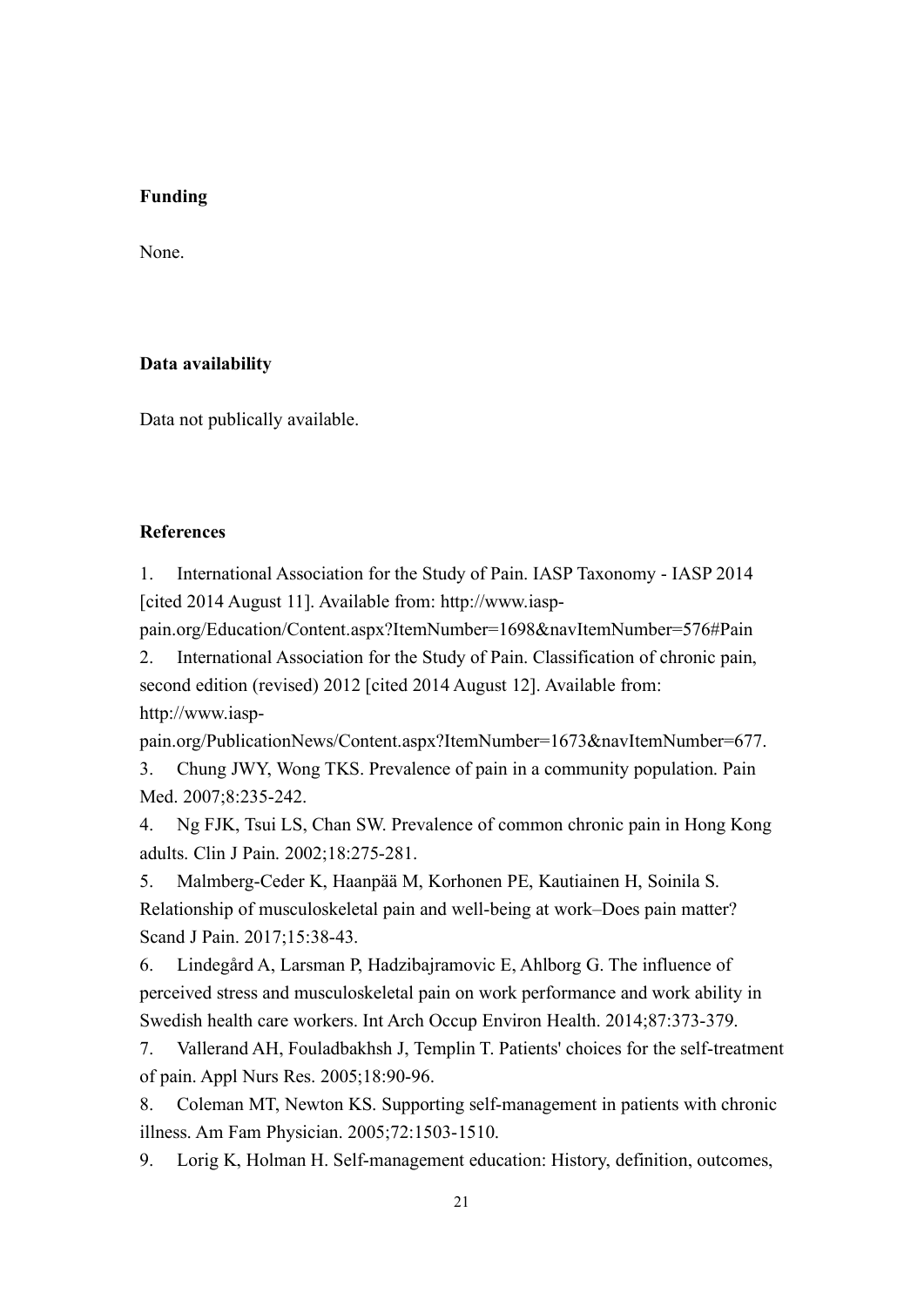and mechanisms. Ann Behav Med. 2003;26:1-7.

10. Alpay LL, Henkemans OB, Otten W, Rövekamp TAJM, Dumay ACM. E-health applications and services for patient empowerment: Directions for best practices in The Netherlands. Telemed J E Health. 2010;16:787-791.

11. Ball MJ, Lillis J. E-health: Transforming the physician/patient relationship. Int J Med Inform. 2001;61:1-10.

12. Eysenbach G. What is e-health? J Med Internet Res. 2001;3.

13. Heinrich E, de Nooijer J, Schaper NC, Schoonus-Spit MHG, Janssen MAJ, de Vries NK. Evaluation of the web-based Diabetes Interactive Education Programme (DIEP) for patients with type 2 diabetes. Patient Educ Couns. 2012;86:172-178.

14. Williams AD, Kuper JD, Segar JM, Mohan JN, Sheth JM, Clauw JD. Internetenhanced management of fibromyalgia: A randomized controlled trial. Pain. 2010;151:694-702.

15. Inoue S, Kobayashi F, Nishihara M, Arai Y-CP, Ikemoto T, Kawai T, et al. Chronic pain in the Japanese community: Prevalence, characteristics and impact on quality of life. PLoS One. 2015;10.

16. Mikkel B, Emil S, Markus DJ, Kenneth J, Juan CC, Yuling W, et al. Association between neck/shoulder pain and trapezius muscle tenderness in office workers. Pain Res Treat. 2014;2014:77-80.

17. Sundstrup E, Jakobsen MD, Brandt M, Jay K, Ajslev J, Andersen L. Regular use of pain medication due to musculoskeletal disorders in the general working population: Cross-sectional study among 10,000 workers. Am J Ind Med. 2016;59:934-941.

18. Wong WS, Fielding R. Prevalence and characteristics of chronic pain in the general population of Hong Kong. J Pain. 2011;12:236-245.

19. Census and Statistics Department. 2011 Population Census: Summary results, Census and Statistics Department. Hong Kong Special Administrative Region: Census and Statistics Department, Department CaS; 2012.

20. Census and Statistics Department. Population estimates Hong Kong SAR: Census and Statistics Department; 2016 [cited 2016 June 20]. Available from: http://www.censtatd.gov.hk/hkstat/sub/sp150.jsp?tableID=001&ID=0&productType= 8.

21. Eysenbach G. Improving the quality of web surveys: the Checklist for Reporting Results of Internet E-Surveys (CHERRIES). J Med Internet Res. 2004;6:e34.

22. Census and Statistics Department. Terms and definitions Hong Kong SAR:

Census and Statistics Department; 2012 [cited 2016 July 31]. Available from:

http://www.census2011.gov.hk/en/terms-and-definitions.html#group3-1.

23. Google. Privacy policy 2016 [cited 2016 July 31]. Available from: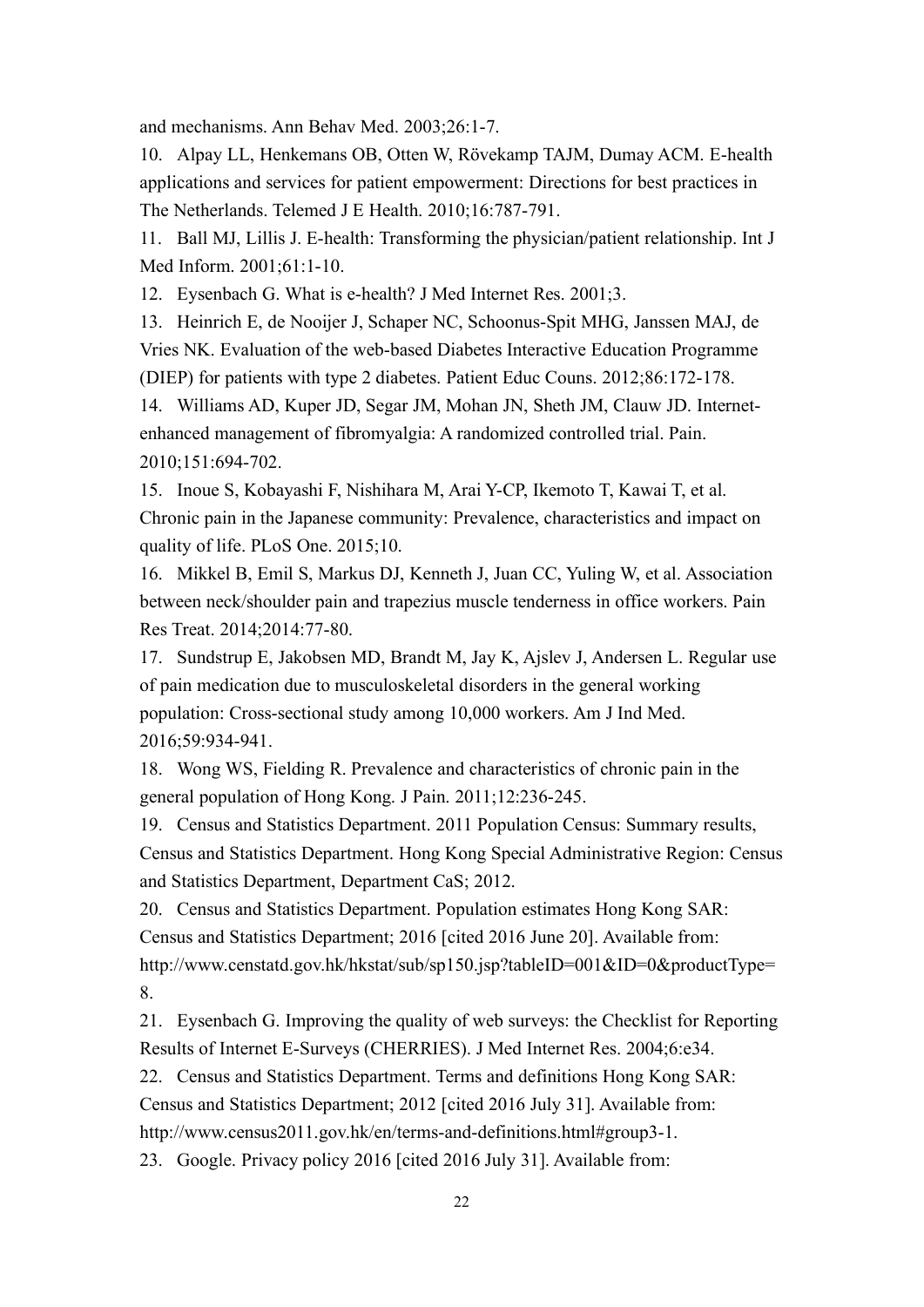https://www.google.com/intl/zh-Hant/policies/privacy#nosharing

24. Polit DF, Beck CT. The content validity index: Are you sure you know what's being reported? Critique and recommendations. Res Nurs Health. 2006;29:489-497. 25. Polit DF, Beck CT, Owen SV. Is the CVI an acceptable indicator of content validity? Appraisal and recommendations. Res Nurs Health. 2007;30:459-467. 26. Census and Statistics Department. Population By-census: Main results. Hong Kong SAR: Census and Statistics Department, Office PB-c; 2017.

27. Azevedo LF, Costa-Pereira A, Mendonça L, Dias CC, Castro-Lopes JM. Epidemiology of chronic pain: A population-based nationwide study on its prevalence, characteristics and associated disability in Portugal. J Pain. 2012;13:773- 783.

28. Fayaz A, Croft P, Langford RM, Donaldson LJ, Jones GT. Prevalence of chronic pain in the UK: A systematic review and meta-analysis of population studies. BMJ Open. 2016;6.

29. Andersen JH, Fallentin N, Thomsen JF, Mikkelsen S. Risk factors for neck and upper extremity disorders among computers users and the effect of interventions: An overview of systematic reviews. PLoS One. 2011;6:e19691.

30. Cho C-Y, Hwang Y-S, Cherng R-J. Musculoskeletal symptoms and associated risk factors among office workers with high workload computer use. J Manipulative Physiol Ther. 2012;35:534-540.

31. Ariëns GAM, Bongers PM, Douwes M, Miedema MC, Hoogendoorn WE, van Der Wal G, et al. Are neck flexion, neck rotation, and sitting at work risk factors for neck pain? Results of a prospective cohort study. Occup Environ Med. 2001;58:200.

32. Sarquis LMM, Vargas - Prada Figueroa S, Serra C, Delclòs I Clanchet J, Benavides FG, Kogevinas M, et al. Classification of neck/shoulder pain in epidemiological research: a comparison of personal and occupational characteristics, disability, and prognosis among 12,195 workers from 18 countries. Pain. 2016;157. 33. Ehsani F, Mosallanezhad Z, Vahedi G. The prevalence, risk factors and consequences of neck pain in office employees. Middle East Journal of Rehabilitation

and Health. 2017;4:e42031.

34. Aryaie M, Youefi Z, Karimi S, Bagheri D, Bakhsha F, Jafari SY, et al. Psychosocial and work-related factors associated with musculoskeletal pain among office workers in Gorgan, North of Iran. Journal of Clinical and Basic Research. 2017;1:8-14.

35. Liu W, Luo A, Liu H. Overcoming the barriers in pain control: An update of pain management in China. Eur J Pain Suppl. 2007;1:10-13.

36. Kong LJ, Zhan HS, Cheng YW, Yuan WA, Chen B, Fang M. Massage therapy for neck and shoulder pain: A systematic review and meta-analysis. Evid Based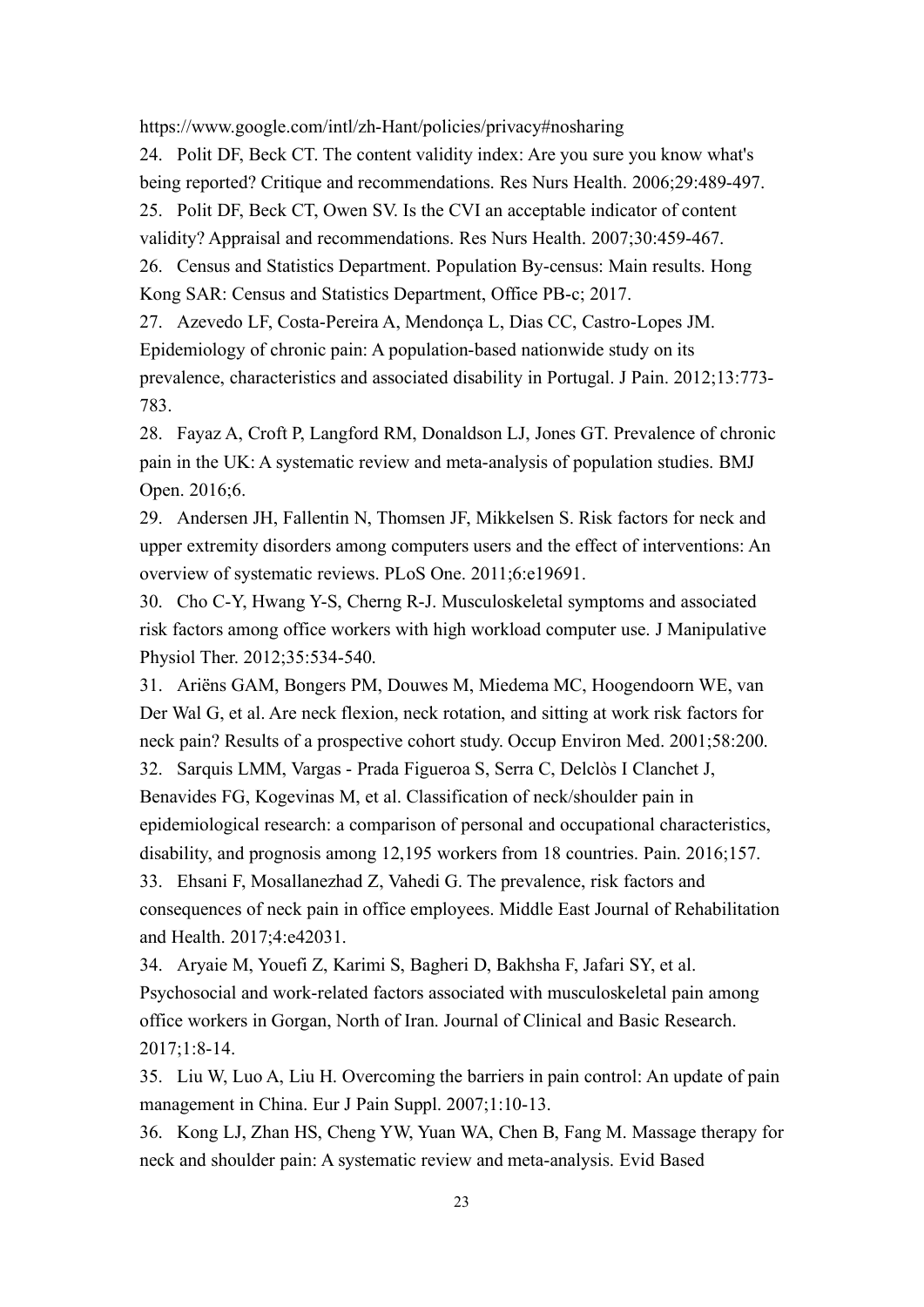Complement Alternat Med. 2013;2013.

37. Dureja GP, Jain PN, Shetty N, Mandal SP, Prabhoo R, Joshi M, et al. Prevalence of chronic pain, impact on daily life, and treatment practices in India. Pain Pract. 2014;14:E51-E62.

38. Lavand'homme P. The progression from acute to chronic pain. Curr Opin Anaesthesiol. 2011;24:545-550.

39. Feizerfan A, Sheh G. Transition from acute to chronic pain. Anaesthesia, Critical Care & Pain. 2015;15:98-102.

40. Lerman FS, Rudich FZ, Brill FS, Shalev FH, Shahar FG. Longitudinal associations between depression, anxiety, pain, and pain-related disability in chronic pain patients. Psychosom Med. 2015;77:333-341.

41. Paananen M, Taimela S, Auvinen J, Tammelin T, Zitting P, Karppinen J. Impact of self-reported musculoskeletal pain on health-related quality of life among young adults. Pain Med. 2011;12:9-17.

42. Welsh ET, Wanberg CR, Brown KG, Simmering MJ. E-learning: Emerging uses,

empirical results and future directions. Int J Train Dev. 2003;7:245-258.

43. Selim HM. Critical success factors for e-learning acceptance: Confirmatory factor models. Comput Educ. 2007;49:396-413.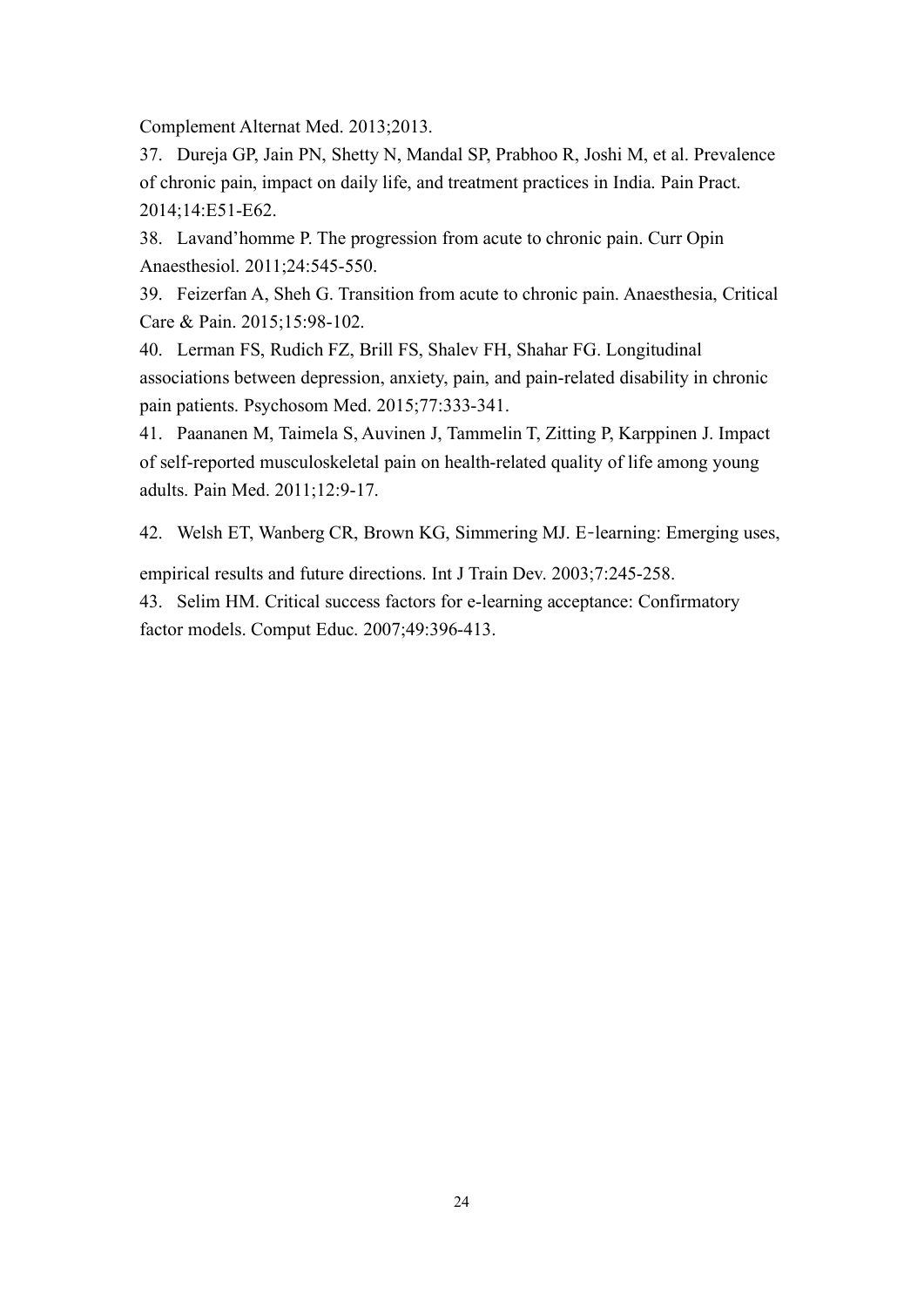|                             |                                                  |                                   |                                    |               |                |               |                  | $n(^{0}/_{0})$   |                |                |                            |
|-----------------------------|--------------------------------------------------|-----------------------------------|------------------------------------|---------------|----------------|---------------|------------------|------------------|----------------|----------------|----------------------------|
|                             | 2016 Population                                  | Wong &                            |                                    | Total         |                | Non-pain      |                  |                  | Pain group     |                | $p-$<br>value <sup>#</sup> |
|                             | <b>By-census</b>                                 | Fielding's study<br>$(n = 5,001)$ | $(n = 210)$<br>group<br>$(n = 69)$ |               |                | $(n = 141)$   |                  |                  |                |                |                            |
|                             |                                                  |                                   |                                    |               |                |               |                  | Acute pain       |                | Chronic pain   |                            |
|                             |                                                  |                                   |                                    |               |                |               |                  | $(n = 40)$       |                | $(n = 101)$    |                            |
|                             | $\frac{0}{6}$                                    | $\frac{0}{0}$                     | $\mathbf n$                        | $\frac{0}{0}$ | $\mathbf n$    | $\frac{0}{0}$ | $\mathbf n$      | $\frac{0}{0}$    | $\mathbf n$    | $\frac{0}{0}$  |                            |
| Presence of pain            | Not available                                    | 35 (Chronic pain)                 |                                    |               | 69             | 32.9          | 40               | 28.4             | 101            | 71.6           |                            |
| Gender                      |                                                  |                                   |                                    |               |                |               |                  |                  |                |                | 0.840                      |
| Male                        | 27.4 <sup>†</sup>                                | 45.2                              | 62                                 | 29.5          | 21             | 30.4          | 11               | 27.5             | 30             | 29.7           |                            |
| Female                      | $48.5^{\dagger}$                                 | 54.8                              | 148                                | 70.5          | 48             | 69.6          | 29               | 72.5             | 71             | 70.3           |                            |
| Age                         |                                                  |                                   |                                    |               |                |               |                  |                  |                |                | 0.062                      |
| Mean                        | $42.3$ (Median) <sup><math>\ddagger</math></sup> | Not available                     | 38.02                              |               |                |               |                  |                  |                |                |                            |
| $15 - 30$                   | 18.46                                            | 25.1 <sup>°</sup>                 | 90                                 | 42.9          | 32             | 46.4          | 22               | 55               | 36             | 35.6           | 0.635                      |
| $31 - 50$                   | 20.86                                            | <b>38.9</b>                       | 70                                 | 33.4          | 20             | 29            | 11               | 27.5             | 39             | 38.6           |                            |
| 51-70                       | 30.86                                            | 36.1                              | 50                                 | 23.7          | 17             | 24.6          | $\tau$           | 17.5             | 26             | 25.7           |                            |
| Marital status              |                                                  |                                   |                                    |               |                |               |                  |                  |                |                | 0.953                      |
| Single                      | Not available                                    | Not available                     | 116                                | 55.2          | 40             | 58            | 27               | 67.5             | 49             | 48.5           |                            |
| Married                     | 58.4 <sup>†</sup>                                | 61.1                              | 85                                 | 40.5          | 26             | 37.7          | 12               | 30               | 47             | 46.5           |                            |
| Divorced                    | $4.6^{\dagger}$                                  | 1.6                               | 6                                  | 2.9           | $\overline{2}$ | 2.9           | $\mathbf{1}$     | 2.5              | 3              | $\mathfrak{Z}$ |                            |
| Widowed                     | 6.4 <sup>†</sup>                                 | 2.5                               | 3                                  | 1.4           | $\mathbf{1}$   | 1.4           | $\boldsymbol{0}$ | $\boldsymbol{0}$ | $\overline{2}$ | $\overline{2}$ |                            |
| Occupation                  |                                                  |                                   |                                    |               |                |               |                  |                  |                |                | 0.109                      |
| Managers and administrators | 10.1 <sup>‡</sup>                                |                                   | 21                                 | 10            | 8              | 11.6          | $\overline{2}$   | 5                | 11             | 10.9           |                            |
| Professionals               | 7 <sup>†</sup>                                   |                                   | 76                                 | 36.2          | 16             | 23.2          | 18               | 45               | 42             | 41.6           |                            |
| Associate professionals     | $20.5^{\ddagger}$                                |                                   | 37                                 | 17.6          | 11             | 15.9          | 6                | 15               | 20             | 19.8           |                            |
| Clerical support workers    | 14.1 <sup>‡</sup>                                | Not available                     | 34                                 | 16.2          | 15             | 21.7          | 6                | 15               | 13             | 12.9           |                            |
| Service and sale workers    | $17.2^{\ddagger}$                                |                                   | 13                                 | 6.2           | 4              | 5.8           | 3                | 7.5              | 6              | 5.9            |                            |
| Craft and related workers   | 5.6 <sup>‡</sup>                                 |                                   | 5                                  | 2.4           | 2              | 2.9           |                  | 2.5              | $\overline{2}$ | $\overline{2}$ |                            |
| Plant and machine operators | $4.3^{\ddagger}$                                 |                                   | 6                                  | 2.9           | 4              | 5.8           |                  | 2.5              | $\mathbf{1}$   |                |                            |

Table 1. Demographic characteristics of the participants (210 participants recruited to an online survey in August to October 2016)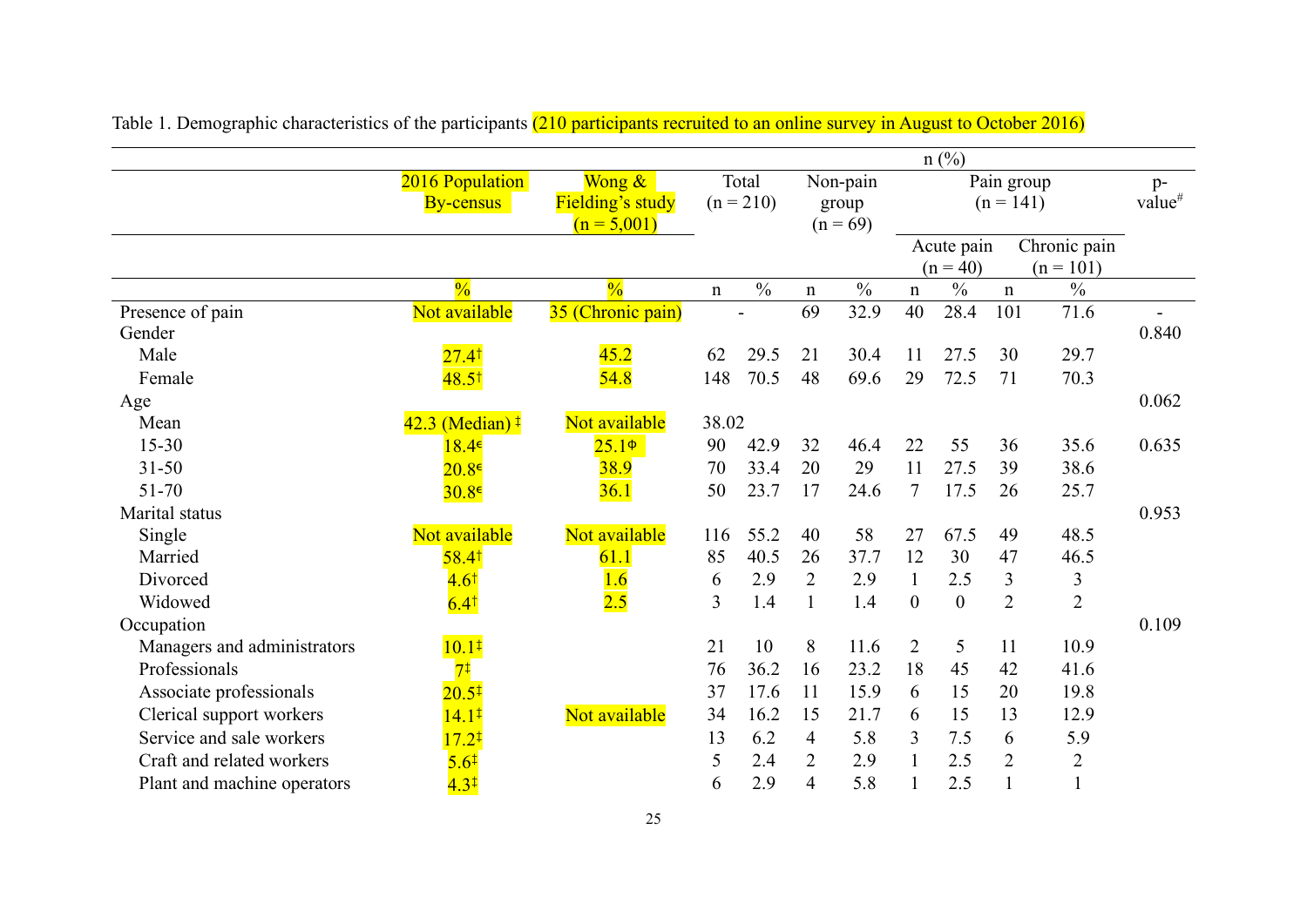| and assemblers                    |                   |               |                |      |                |                  |                  |                  |                  |                  |       |
|-----------------------------------|-------------------|---------------|----------------|------|----------------|------------------|------------------|------------------|------------------|------------------|-------|
| Elementary occupations            | 20.9 <sup>‡</sup> |               | 11             | 5.2  | 6              | 8.7              | $\overline{2}$   | 5                | 3                | 3                |       |
| Others                            | $0.1^{\ddagger}$  |               | $\tau$         | 3.3  | $\overline{3}$ | 4.3              | $\mathbf{1}$     | 2.5              | $\overline{3}$   | $\overline{3}$   |       |
| <b>Education</b> level            |                   |               |                |      |                |                  |                  |                  |                  |                  | 0.107 |
| No formal education               | 20 <sup>†</sup>   | 3.7           |                | 5    | $\mathbf{1}$   | 1.4              | $\boldsymbol{0}$ | $\boldsymbol{0}$ | $\boldsymbol{0}$ | $\boldsymbol{0}$ |       |
| Primary level                     |                   | 14            | 12             | 5.7  | $\tau$         | 10.1             | $\overline{2}$   | 5                | 3                | $\overline{3}$   |       |
| Secondary level                   | 47.3 <sup>†</sup> | 54            | 57             | 27.1 | 19             | 27.5             | 6                | 15               | 32               | 31.7             |       |
| Post-secondary level              | 32.7 <sup>†</sup> | 28.4          | 140            | 66.7 | 42             | 60.9             | 32               | 80               | 66               | 65.3             |       |
| Living status                     |                   |               |                |      |                |                  |                  |                  |                  |                  | 0.864 |
| Alone                             |                   |               | 20             | 9.5  | 8              | 11.6             | 3                | 7.5              | 9                | 8.9              |       |
| With spouse                       |                   |               | 28             | 13.3 | 11             | 15.9             | 5                | 12.5             | 12               | 11.9             |       |
| With spouse and children          | Not available     | Not available | 61             | 29   | 18             | 26.1             | 8                | 20               | 35               | 34.7             |       |
| With children                     |                   |               | 10             | 4.8  | $\overline{4}$ | 5.8              | $\mathbf{1}$     | 2.5              | 5                | 5                |       |
| With relatives                    |                   |               | 83             | 39.5 | 25             | 36.2             | 21               | 52.5             | 37               | 36.6             |       |
| With friends                      |                   |               | 8              | 3.8  | $\overline{3}$ | 4.3              | $\overline{2}$   | 5                | $\overline{3}$   | 3                |       |
| Monthly income (USD\$)            |                   |               |                |      |                |                  |                  |                  |                  |                  | 0.596 |
| 768 or below                      | $14.3^{\ddagger}$ |               | 14             | 6.7  | 8              | 11.6             | $\overline{2}$   | 5                | 4                | 4                |       |
| $767 - 1280$                      | 11.3 <sup>‡</sup> |               | 10             | 4.8  | 3              | 4.3              | $\overline{2}$   | 5                | 5                | 5                |       |
| 1281 - 2562                       | $39.1^{\ddagger}$ | 83.9          | 77             | 36.7 | 23             | 33.3             | 17               | 42.5             | 37               | 36.6             |       |
| 2563 - 3843                       | $15.1^{\ddagger}$ |               | 39             | 18.6 | 13             | 18.8             | 9                | 22.5             | 17               | 16.8             |       |
| 3844 - 5124                       | $7.4^{\ddagger}$  |               | 32             | 15.2 | 10             | 14.5             | $\tau$           | 17.5             | 15               | 14.9             |       |
| 5125 - 7686                       | 6.6 <sup>†</sup>  | 9.8           | 22             | 10.5 | 6              | 8.7              | 3                | 7.5              | 13               | 12.9             |       |
| 7687 or above                     | $6.2^{\ddagger}$  | 6.3           | 16             | 7.6  | 6              | 8.7              | $\overline{0}$   | $\theta$         | 10               | 9.9              |       |
| Personal health history (Multiple |                   |               |                |      |                |                  |                  |                  |                  |                  |       |
| answers can be chosen)            |                   |               |                |      |                |                  |                  |                  |                  |                  |       |
| No chronic illnesses              |                   |               | 162            | 81.9 | 61             | 88.4             | 32               | 80               | 79               | 78.2             | 0.087 |
| Hypertension                      |                   |               | 11             | 5.2  | $\overline{2}$ | 2.9              | 5                | 12.5             | $\overline{4}$   | 4                | 0.287 |
| Diabetes mellitus                 | Not available     | Not available | 6              | 2.9  | $\mathbf{1}$   | 1.4              | 3                | 7.5              | $\overline{2}$   | $\overline{2}$   | 0.392 |
| Heart disease                     |                   |               | $\overline{4}$ | 1.9  | $\mathbf{1}$   | 1.4              | $\overline{2}$   | 5                | $\mathbf{1}$     | 1                | 0.736 |
| <b>Stroke</b>                     |                   |               |                | 0.5  | $\overline{0}$ | $\boldsymbol{0}$ | $\boldsymbol{0}$ | 00               | $\mathbf{1}$     |                  | 0.483 |
| Gout                              |                   |               | 5              | 2.4  | $\mathbf{1}$   | 1.4              | $\mathbf{0}$     | $\theta$         | $\overline{4}$   | 4                | 0.536 |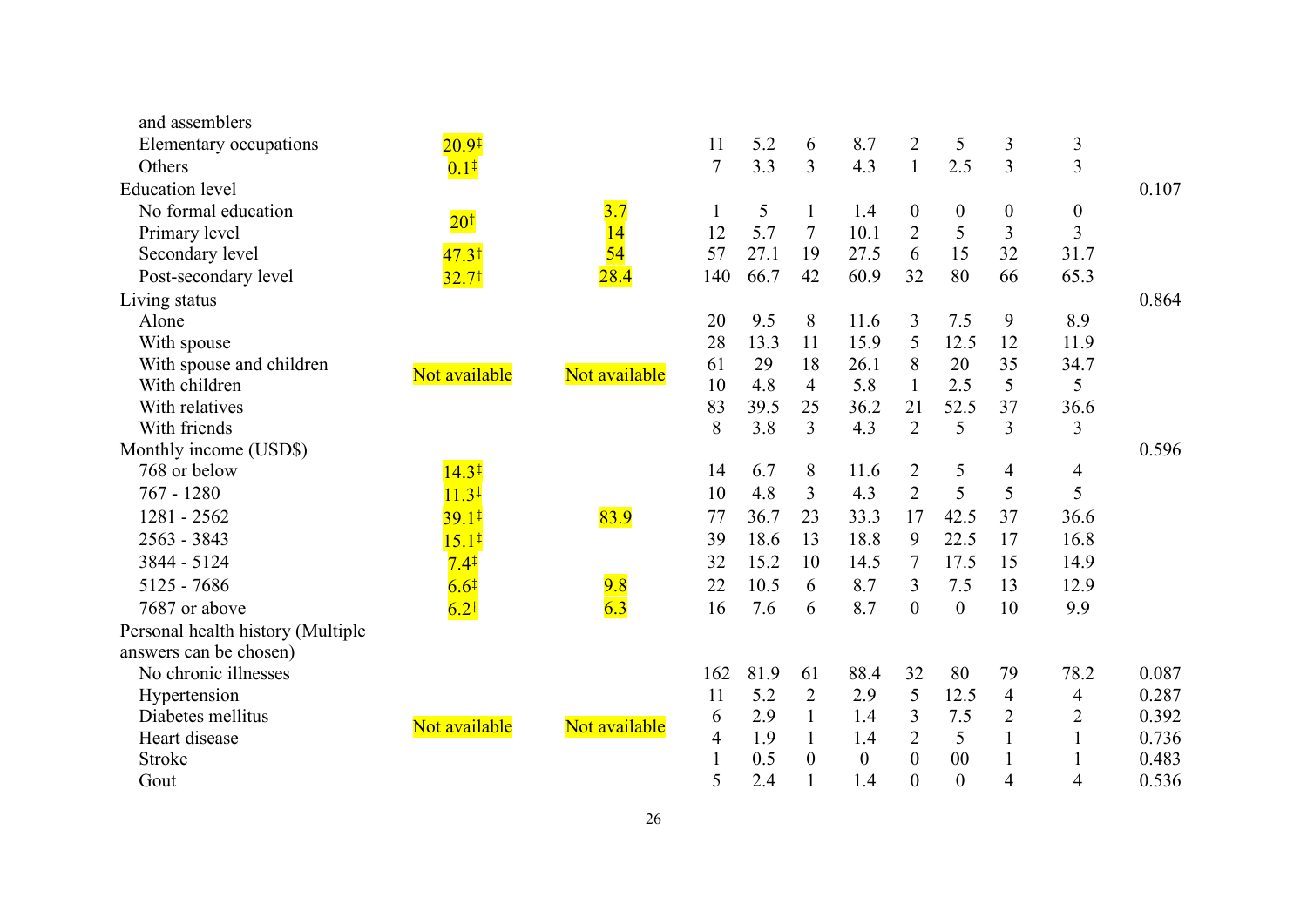| Respiratory<br>disease |    | 1.9   |                  | 1.4 | $\boldsymbol{0}$ | $\overline{0}$ |          |     | 0.736 |
|------------------------|----|-------|------------------|-----|------------------|----------------|----------|-----|-------|
| Arthritis              | 10 | 4.8   |                  | 4.3 |                  | 2.5            | $\sigma$ | 5.9 | 0.844 |
| Cataract               |    | 0.5   | $\boldsymbol{0}$ |     |                  | $\bf{0}$       |          |     | 0.483 |
| Others                 |    | ے ، ب |                  | 1.4 |                  | 7.5            |          | 6.9 | 0.085 |

Percentages may not add up to 100% because of rounding.

# A Chi Square Test was used to compare the non-pain and pain groups.

\*p < 0.05 was considered significant.

<sup>†</sup> Data retrieved from population aged 15 or above.

<sup>‡</sup> Data retrieved from working population aged 15 or above.

 $\epsilon$  Data retrieved from the general population.

**PAge ranged from 18-29.**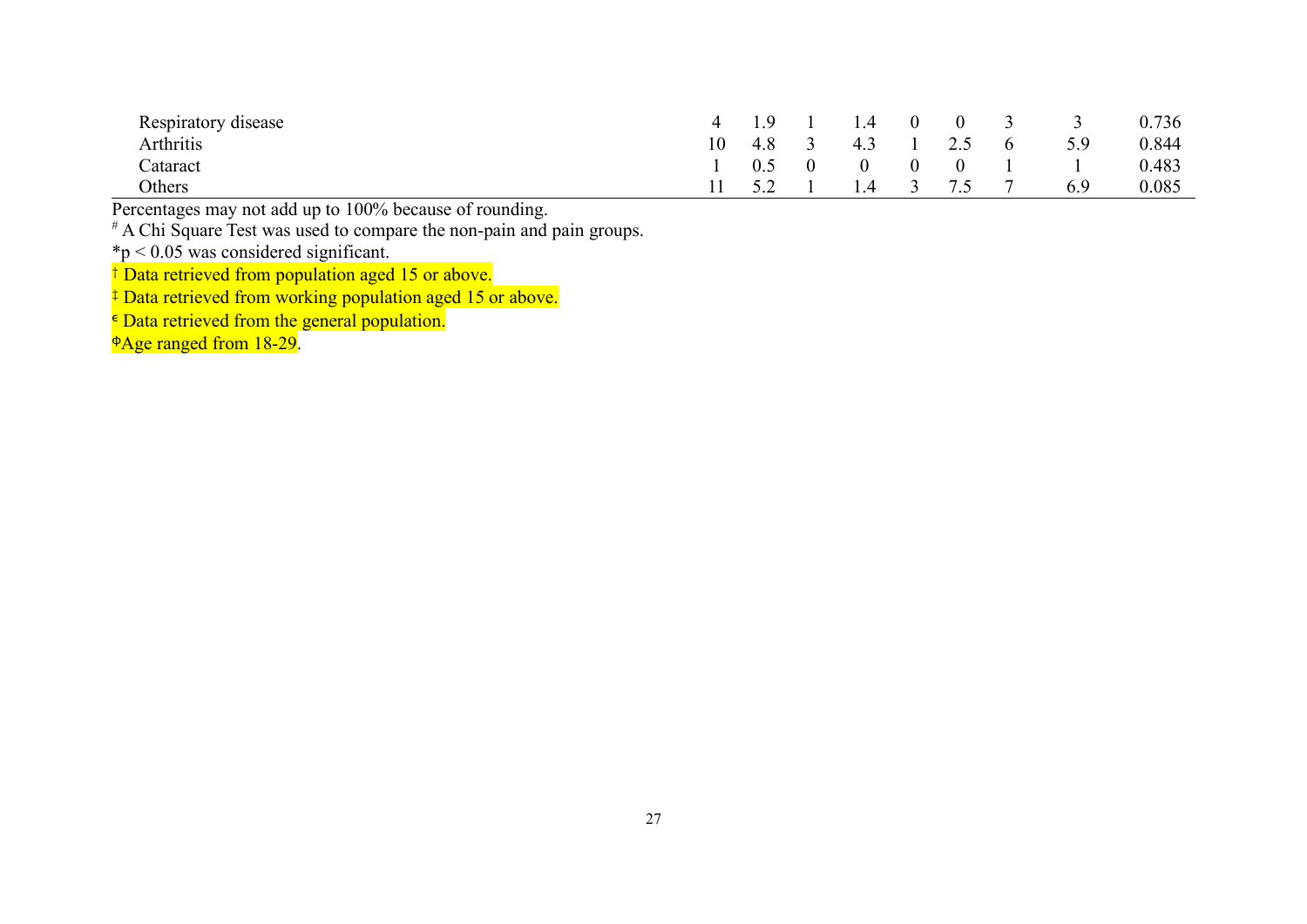|                                                                              |             | Total         |                | Acute pain    |             | Chronic pain  | $p-$               |
|------------------------------------------------------------------------------|-------------|---------------|----------------|---------------|-------------|---------------|--------------------|
|                                                                              | $(n = 141)$ |               | $(n = 40)$     |               | $(n = 101)$ |               | value <sup>#</sup> |
|                                                                              | n           | $\frac{0}{0}$ | $\mathbf n$    | $\frac{0}{0}$ | $\mathbf n$ | $\frac{0}{0}$ |                    |
| Take analgesics when pain is present                                         |             |               |                |               |             |               |                    |
| Yes                                                                          | 42          | 29.8          | 12             | 30            | 30          | 29.7          | 0.972              |
| N <sub>o</sub>                                                               | 99          | 70.2          | 28             | 70            | 71          | 70.3          |                    |
| Perceived usefulness of analgesics                                           |             |               |                |               |             |               |                    |
| Yes                                                                          | 65          | 46.1          | 26             | 65            | 39          | 38.6          | $0.011*$           |
| N <sub>o</sub>                                                               | 32          | 22.7          | 4              | 10            | 28          | 27.7          |                    |
| Would not consider taking any form of analgesics                             | 44          | 31.2          | 10             | 25            | 34          | 33.7          |                    |
| Non-pharmacological interventions used by the participants +                 |             |               |                |               |             |               |                    |
| Massage                                                                      | 92          | 64.8          | 25             | 62.5          | 67          | 66.3          |                    |
| Bed rest                                                                     | 56          | 39.4          | 20             | 50            | 36          | 35.6          |                    |
| Exercise                                                                     | 54          | 38            | 12             | 30            | 42          | 41.6          |                    |
| Hot pad                                                                      | 54          | 38            | 15             | 37.5          | 39          | 38.6          |                    |
| Analgesic balm or oil                                                        | 49          | 34.5          | 6              | 15            | 43          | 42.6          |                    |
| Perceived usefulness of non-pharmacological interventions                    |             |               |                |               |             |               |                    |
| Yes                                                                          | 11          | 82.3          | 33             | 82.5          | 83          | 82.2          | 0.482              |
|                                                                              | 6           |               |                |               |             |               |                    |
| N <sub>o</sub>                                                               | 12          | 8.5           | $\overline{2}$ | 5             | 10          | 9.9           |                    |
| Would not consider using any non-pharmacological interventions               | 13          | 9.2           | 5              | 12.5          | 8           | 7.9           |                    |
| Interventions chosen when pain presents +                                    |             |               |                |               |             |               |                    |
| Self-administering non-pharmacological interventions                         | 69          | 48.9          | 19             | 47.5          | 50          | 49.5          | 0.830              |
| Buy and take over-the-counter medications that do not require a prescription | 43          | 30.5          | 11             | 27.5          | 32          | 31.7          | 0.627              |
| Did not attempt any interventions                                            | 42          | 29.8          | 15             | 37.5          | 27          | 26.7          | 0.208              |
| Seek help from doctors                                                       | 31          | 22.1          | 6              | 15            | 25          | 24.8          | 0.198              |

Table 2. Methods of pain management used by acute and chronic pain sufferers (141 participants with pain recruited to an online survey in August to October 2016)

Percentages may not add up to 100% because of rounding.

# A Chi Square Test was used to compare the two groups.

 $*p < 0.05$  was considered significant.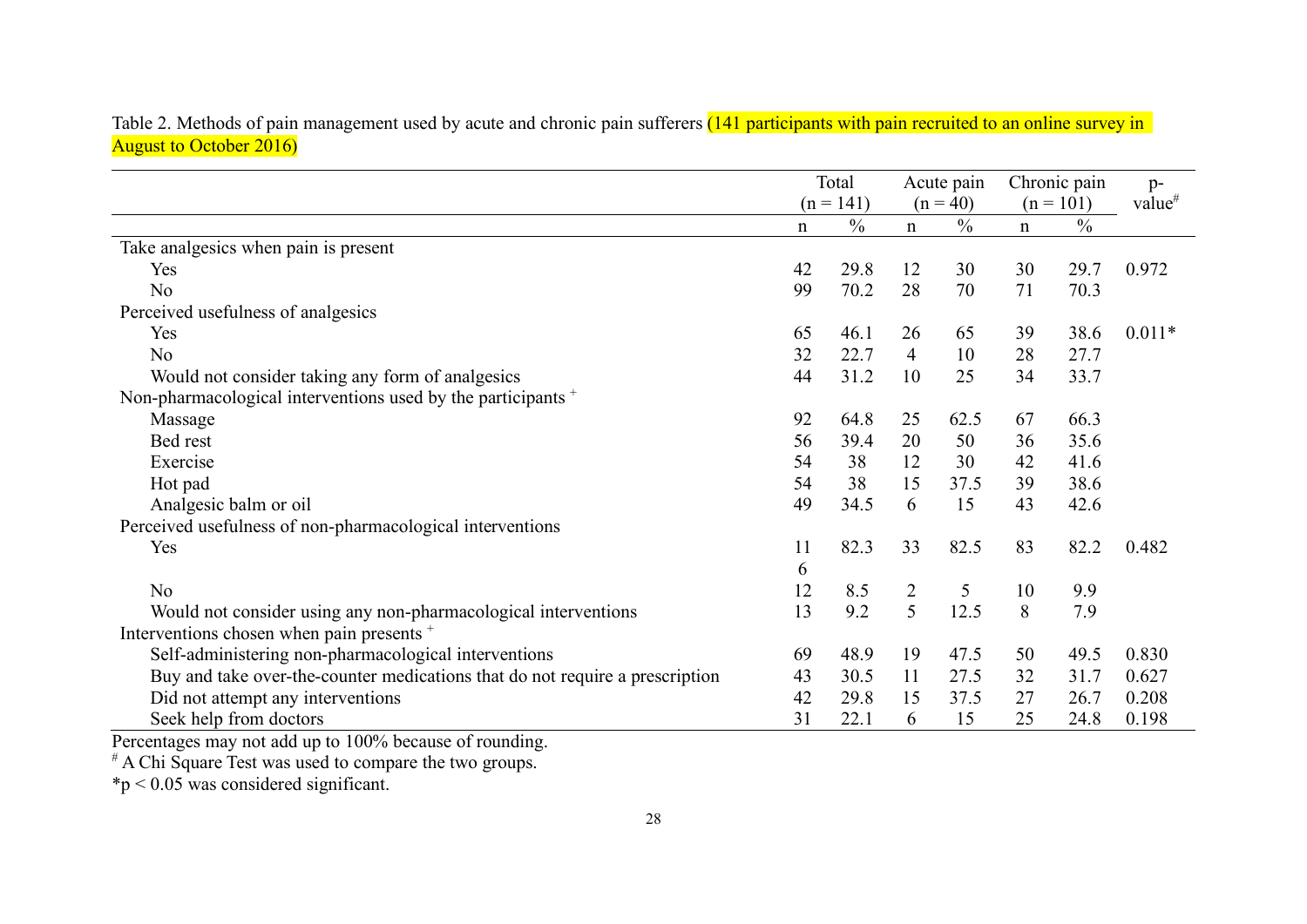+ Multiple answers could be chosen.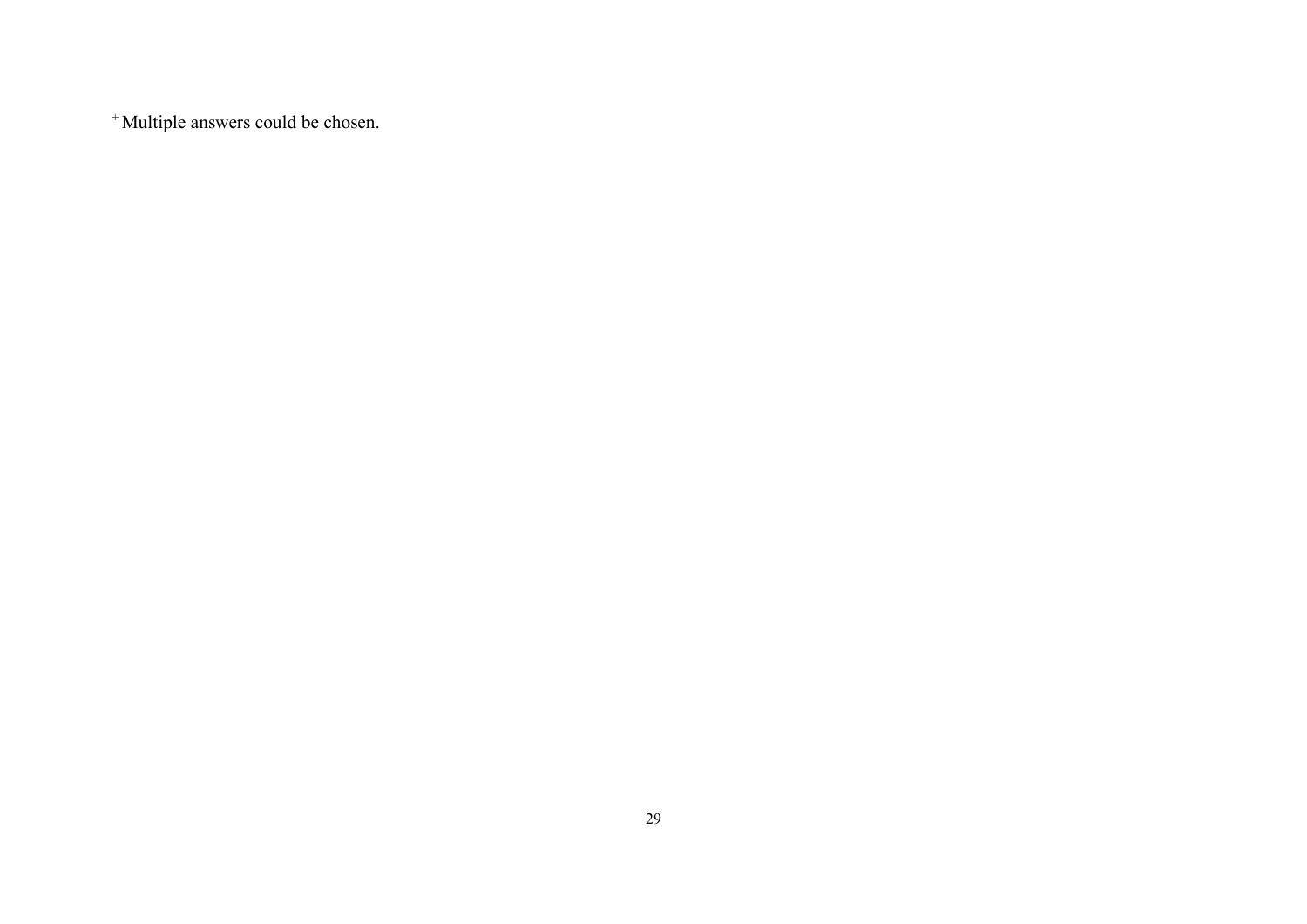|                                                                |             | Total         |                | Acute         | Chronic     |               | $p-$               |
|----------------------------------------------------------------|-------------|---------------|----------------|---------------|-------------|---------------|--------------------|
|                                                                | $(n =$      |               |                | pain          |             | pain          | value <sup>#</sup> |
|                                                                | 141)        |               |                | $(n = 40)$    | $(n =$      |               |                    |
|                                                                |             |               |                |               | 101)        |               |                    |
|                                                                | $\mathbf n$ | $\frac{0}{0}$ | $\mathbf n$    | $\frac{0}{0}$ | $\mathbf n$ | $\frac{0}{0}$ |                    |
| Depressed mood because of $\text{pain}^{@}$                    |             |               |                |               |             |               |                    |
| None                                                           | 35          | 24.8          | 13             | 32.5          | 22          | 21.8          | $0.023*$           |
| Seldom                                                         | 68          | 48.2          | 22             | 55            | 46          | 45.5          |                    |
| Sometimes                                                      | 31          | 22            | 4              | 10            | 27          | 26.7          |                    |
| Often                                                          | 7           | 5             | 1              | 2.5           | 6           | 5.9           |                    |
| Activities of daily living were affected by $\text{pair}^{\#}$ |             |               |                |               |             |               |                    |
| Yes                                                            | 96          | 68.1          | 21             | 52.5          | 75          | 74.3          | $0.012*$           |
| No                                                             | 45          | 31.9          | 19             | 47.5          | 26          | 25.7          |                    |
| Quality of life was affected $\omega$                          |             |               |                |               |             |               |                    |
| None                                                           | 22          | 15.6          | 10             | 25            | 12          | 11.9          | $0.004*$           |
| Seldom                                                         | 66          | 46.8          | 22             | 55            | 44          | 43.6          |                    |
| Sometimes                                                      | 39          | 27.7          | 6              | 15            | 33          | 32.7          |                    |
| Often                                                          | 14          | 9.9           | $\mathfrak{D}$ | 5             | 12          | 11.9          |                    |

Table 3. Psychological effects of pain on acute and chronic pain sufferers (141 participants with pain recruited to an online survey in August to October 2016)

Percentages may not add up to 100% because of rounding.

# A Chi Square Test was used to compare the two groups.

 $^{\textregistered}$  A Mann-Whitney U Test was used.

 $*$ p < 0.05 was considered significant.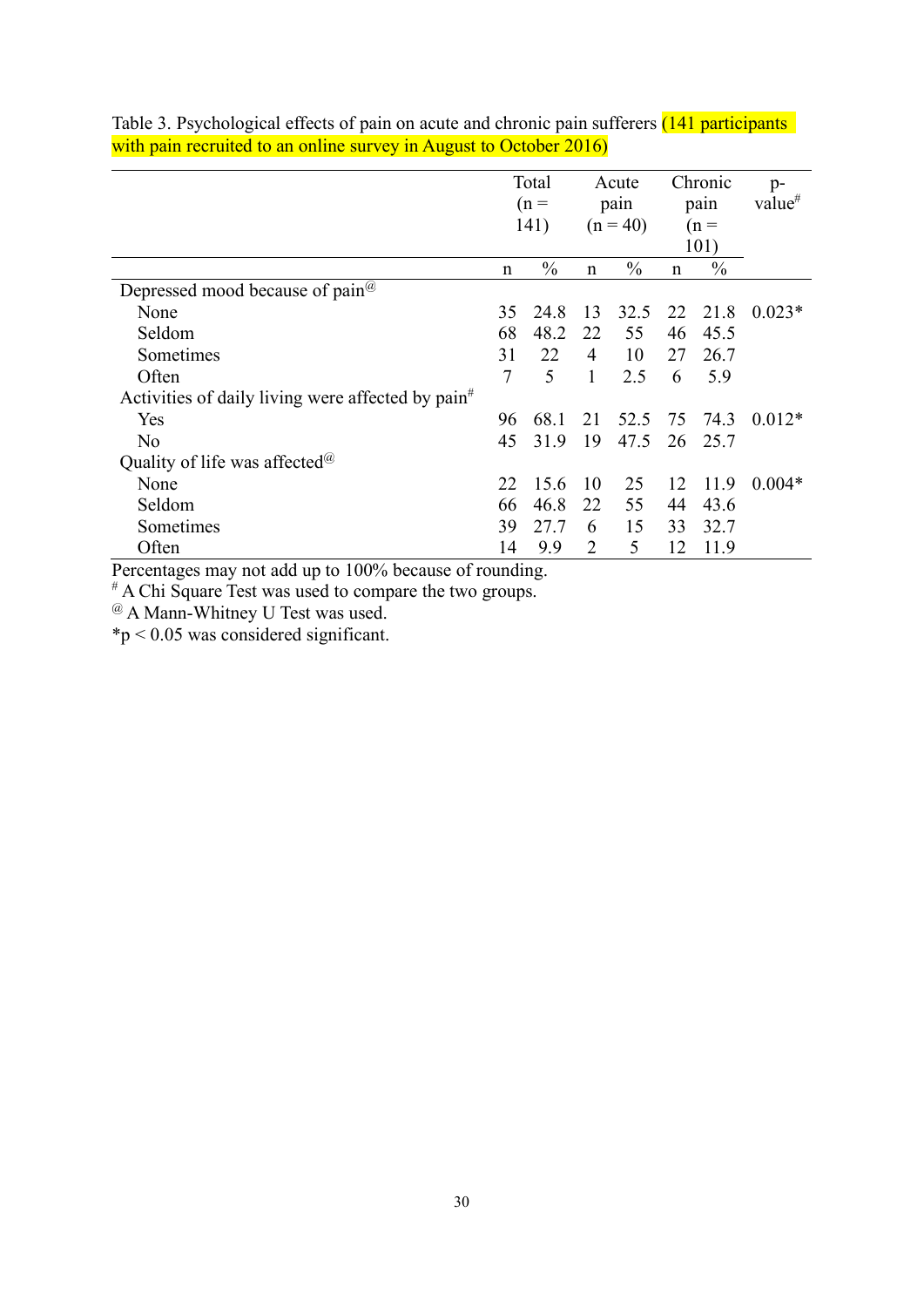|                                                               |     | Frequency     |
|---------------------------------------------------------------|-----|---------------|
|                                                               | N   | $\frac{0}{0}$ |
| Pain management topics in which the participants expressed an |     |               |
| interest (Multiple answers could be chosen)                   |     |               |
| Non-pharmacological methods of pain management                | 164 | 78.1          |
| Pharmacological methods of pain management                    | 137 | 65.2          |
| The relationship between pain and disease                     | 114 | 54.5          |
| Definition and mechanisms of pain                             | 98  | 46.7          |
| How pain affects an individual's physical and psychological   | 83  | 39.5          |
| health                                                        |     |               |
| Time spent on the Internet per day                            |     |               |
| Less than one hour                                            | 27  | 12.9          |
| $1 - 2$ hours                                                 | 65  | 31            |
| $3 - 6$ hours                                                 | 75  | 35.7          |
| More than 6 hours                                             | 43  | 20.5          |
| Device most frequently used for accessing the Internet        |     |               |
| Computer                                                      | 69  | 32.9          |
| Mobile phone                                                  | 138 | 65.7          |
| Both                                                          | 3   | 1.4           |
| Places to get information about pain management (Multiple     |     |               |
| answers could be chosen)                                      |     |               |
| Websites                                                      | 136 | 64.8          |
| Healthcare professionals                                      | 128 | 61            |
| Friends                                                       | 66  | 31.4          |
| Media                                                         | 39  | 18.6          |
| Pamphlets                                                     | 26  | 12.4          |
| Posters                                                       | 8   | 3.8           |

Table 4. Participants' preferences in pain management education and their Internet use (210 participants recruited to an online survey in August to October 2016)

Percentages may not add up to 100% because of rounding.